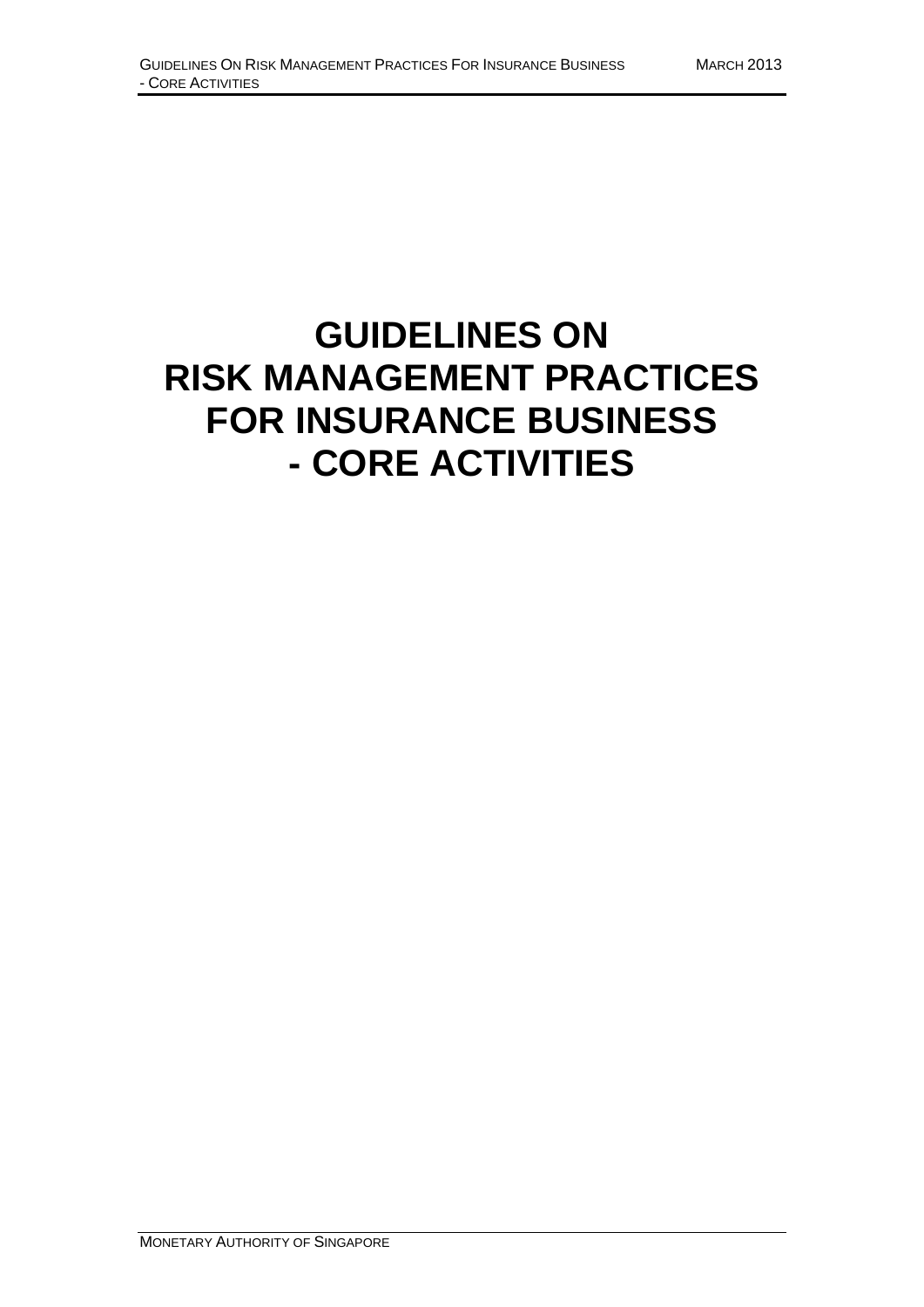# **TABLE OF CONTENTS**

| $\mathbf 1$                                                     |     |  |
|-----------------------------------------------------------------|-----|--|
|                                                                 | 1.1 |  |
|                                                                 | 1.2 |  |
| $2^{\circ}$                                                     |     |  |
|                                                                 | 2.1 |  |
|                                                                 | 2.2 |  |
|                                                                 | 2.3 |  |
| RISK IDENTIFICATION, CONTROL AND MONITORING 6<br>3 <sup>1</sup> |     |  |
|                                                                 | 3.1 |  |
|                                                                 | 3.2 |  |
|                                                                 | 3.3 |  |
|                                                                 | 3.4 |  |
|                                                                 | 3.5 |  |
|                                                                 | 3.6 |  |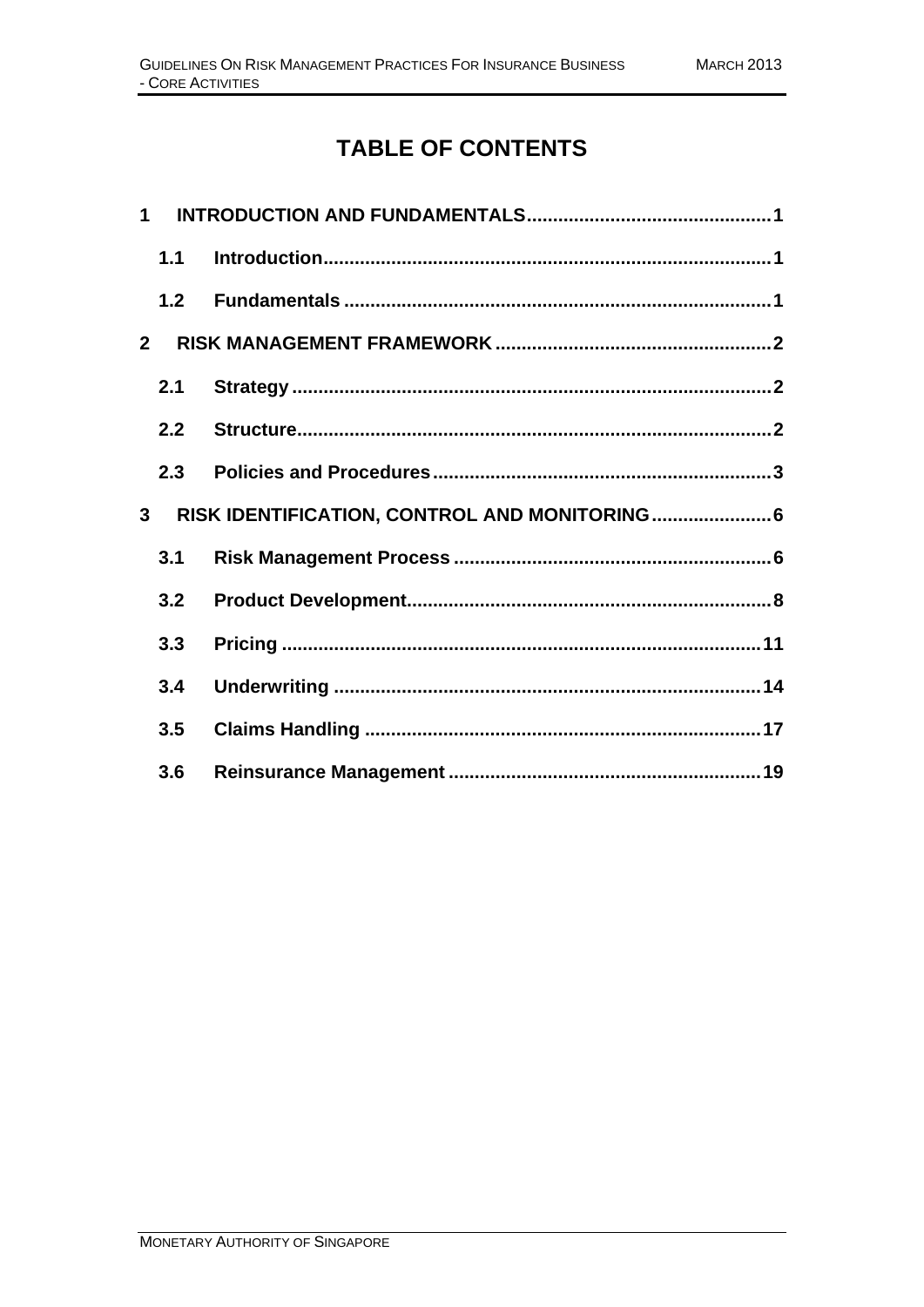# **1 INTRODUCTION AND FUNDAMENTALS**

## **1.1 INTRODUCTION**

1.1.1 This chapter provides guidance on sound practices in carrying out insurance business and covers the core activities of product development, pricing, underwriting, claims handling and reinsurance management. It articulates broad principles that should be embedded in a risk management framework covering strategy, organisational structure, policies and procedures for managing risks inherent in these activities. The guidelines contained in this chapter are applicable for both life and general insurance business, unless explicitly stated otherwise.

1.1.2 This chapter should be read in conjunction with other relevant guidelines issued or to be issued by the MAS, in particular "Guidelines on Outsourcing" (updated in July 2005), "Guidelines on Corporate Governance for Banks, Financial Holding Companies and Direct Insurers which are Incorporated in Singapore" (updated in December 2010) and "Guidelines on Risk Management Practices" (updated in March 2013).

1.1.3 Insurers are encouraged to adopt the sound practices recommended in this chapter and the other guidelines where applicable and to the level that is commensurate with the institutions' risk and business profiles.

## **1.2 FUNDAMENTALS**

1.2.1 Product development, pricing, underwriting, claims handling and reinsurance management represent the core activities of an insurer. In carrying out these core activities, an insurer will face a wide range of risks which are often interlinked and if not properly managed, could threaten the ability of the institution to achieve its objectives and sustain its viability. An insurer should therefore adopt a holistic approach to adequately identify, measure, control and monitor these risks.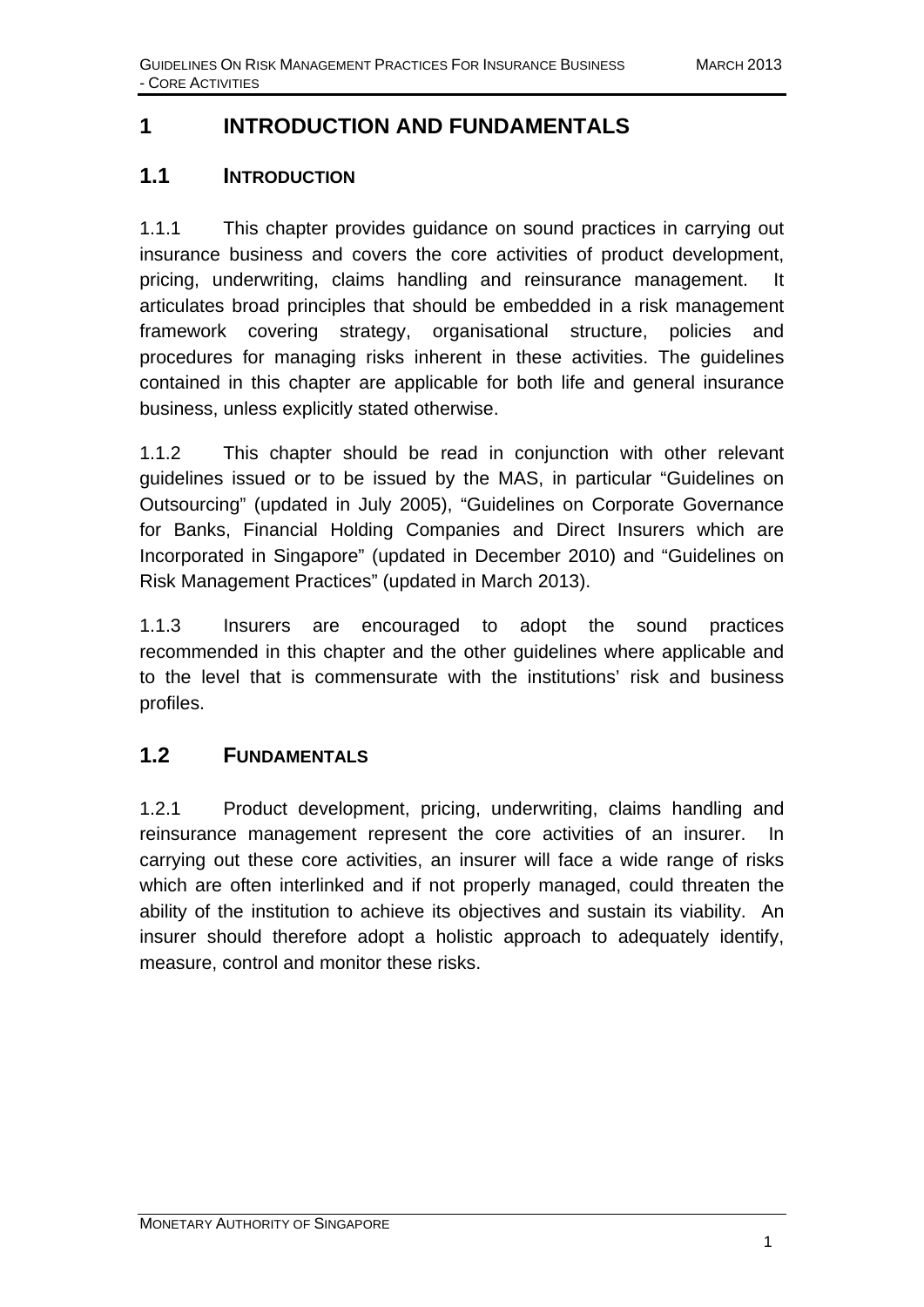## **2 RISK MANAGEMENT FRAMEWORK**

#### **2.1 STRATEGY**

2.1.1 An insurer should have a sound strategy to manage risks arising from its core activities. The insurer should first determine its risk tolerance, i.e. the level of risk that it is able and prepared to bear, taking into account its business objectives and available resources. In formulating its risk management strategy, the insurer should consider the following:

- the prevailing and projected economic and market conditions and their impact on the risks inherent in its core activities;
- the available expertise to achieve its business targets in specific market segments and its ability to identify, monitor and control the risks in those market segments; and
- its mix of business/type of risks written and the resultant concentration risks which may lead to volatility in profitability.

2.1.2 The insurer should periodically review its risk management strategy taking into account its own financial performance and market developments. When there are material changes to the insurer's operations or its business strategy, the insurer should review its risk management strategy appropriately to take account of the changes. The strategy should be properly documented and effectively communicated to all relevant staff. There should be a process to approve proposed deviations from the approved strategy, and systems and controls to detect unauthorised deviations.

## **2.2 STRUCTURE**

2.2.1 An insurer should adopt a risk management structure that is commensurate with its size and nature of its activities. The organisational structure should facilitate effective management oversight and execution of risk management and control processes.

2.2.2 The Board of Directors is ultimately responsible for the sound and prudent management of an insurer. The Board should approve the risk management strategy and risk policies pertaining to core insurance activities. It should ensure that adequate resources, expertise and support are provided for the effective implementation of the insurer's risk management strategy, policies and procedures. It should also be the approving authority for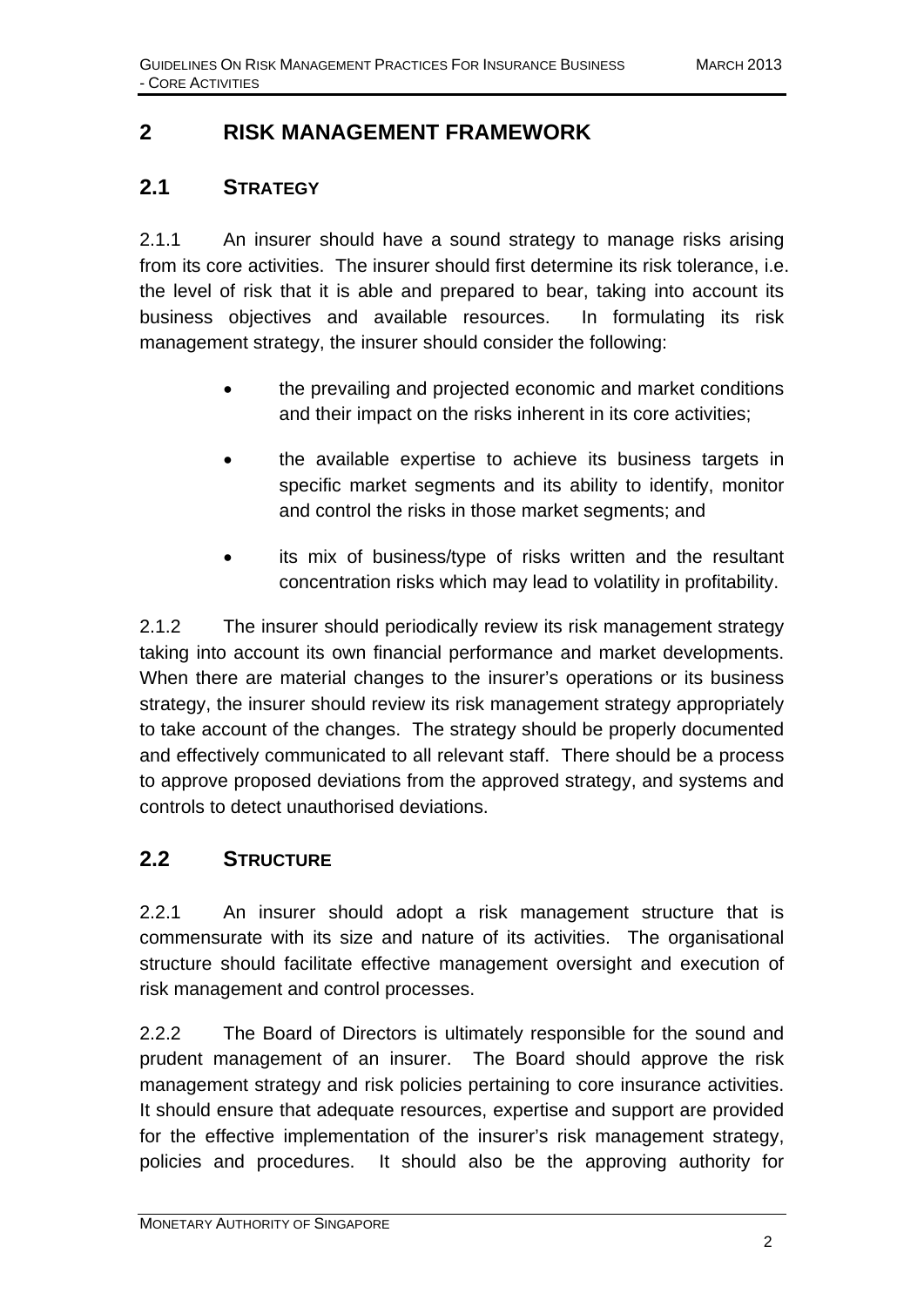changes to such policies, and ensure that any exceptions, which can include circumstances where delegation may be proposed, should be escalated and approved by it, where necessary. The reasons for these changes and exceptions should be documented. Such documentation should also be available upon request to the internal auditor, external auditor and the regulator.

2.2.3 The senior management, or a committee comprising members of senior management from both the business operations and control functions, should establish the risk management framework. The framework should cover areas such as approval of business and risk strategy, review of the risk profile, implementation of risk policies approved by the Board, delegation of authority and evaluation of the business processes. There should be adequate measures to address potential conflicts of interest. For example, the member of senior management approving the base premium rate of a life insurance product should not have marketing responsibilities and there should be proper segregation of underwriting responsibilities from claims handling and settlement responsibilities. Claims should be reported directly to the Claims Department instead of through the Underwriting Department.

2.2.4 The insurer should establish a risk management function, preferably independent from the operational processes, if warranted by the size and complexity of its operations. This function would be primarily responsible for the development of and ensuring compliance with the insurer's risk management policies and procedures. The risk management function should also establish, implement and maintain appropriate mechanisms and activities to consider risks arising from remuneration arrangements and incentive structures. In order to be effective, this function should have the requisite authority, sufficient resources and be able to raise issues directly to the Board or relevant Board Committees.

## **2.3 POLICIES AND PROCEDURES**

2.3.1 Risk policies should set out the conditions and guidelines for the identification, acceptance, monitoring and management of risks. These policies should be well-defined and consistent with the insurer's risk strategy, as well as adequate for the nature and complexity of its activities. They should also help explain the relationship of the risk management system to the insurer's overall governance framework and to its corporate culture. The policies should, at a minimum, cover the following: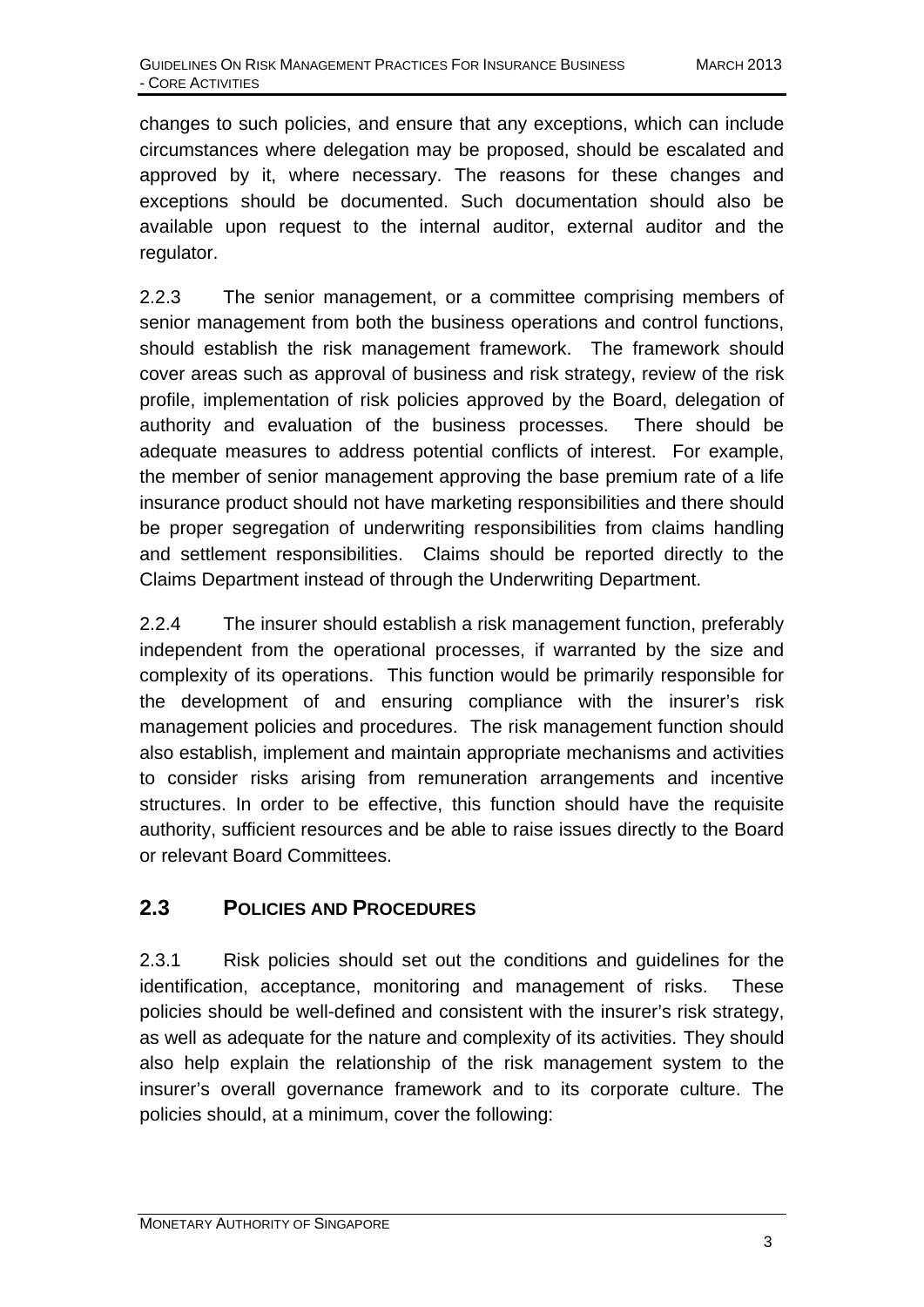- the identification, measurement and communication of key risks to the Board;
- the process by which the Board decides on the maximum amount of risk the insurer is able to take, as well as the frequency of review of risk limits;
- the roles and responsibilities of the respective units and staff involved in acceptance, monitoring and management of risks;
- the approval structure for product development, pricing, underwriting, claims handling and reinsurance management, including authority to approve deviations and exceptions;
- the principles and criteria relating to product development, pricing, underwriting, claims handling and reinsurance management; and
- the management of concentration risk and exposures to catastrophic events, including limits, reinsurance, portfolio monitoring and stress testing.

2.3.2 In order to be effective, policies should be communicated regularly throughout the organisation and should be revised periodically to take into account changing internal and external circumstances. There should also be regular training on risk policies. The insurer should review significant or frequent policy exceptions to determine the potential impact on its risk profile as well as the effectiveness of its guidelines.

2.3.3 The insurer should establish appropriate procedures and processes to implement its risk policies in the form of controls, checks and monitoring mechanisms. These should be documented and set out in sufficient detail to provide operational guidance to staff. Examples include procedures governing the approval of product launch, significant deviations from standard pricing and terms, and ex-gratia claims. The operational procedures should be periodically reviewed and updated to take into account new activities, changes in systems and structural changes in the market.

2.3.4 The insurer should have in place proper and effective reporting systems to satisfy the requirements of the Board with respect to reporting frequency, level of detail, usefulness of information and recommendations to address issues of concern. There should be clear guidelines on the type of information to be reported to the Board on a regular basis as well as when certain information or development ought to be communicated immediately to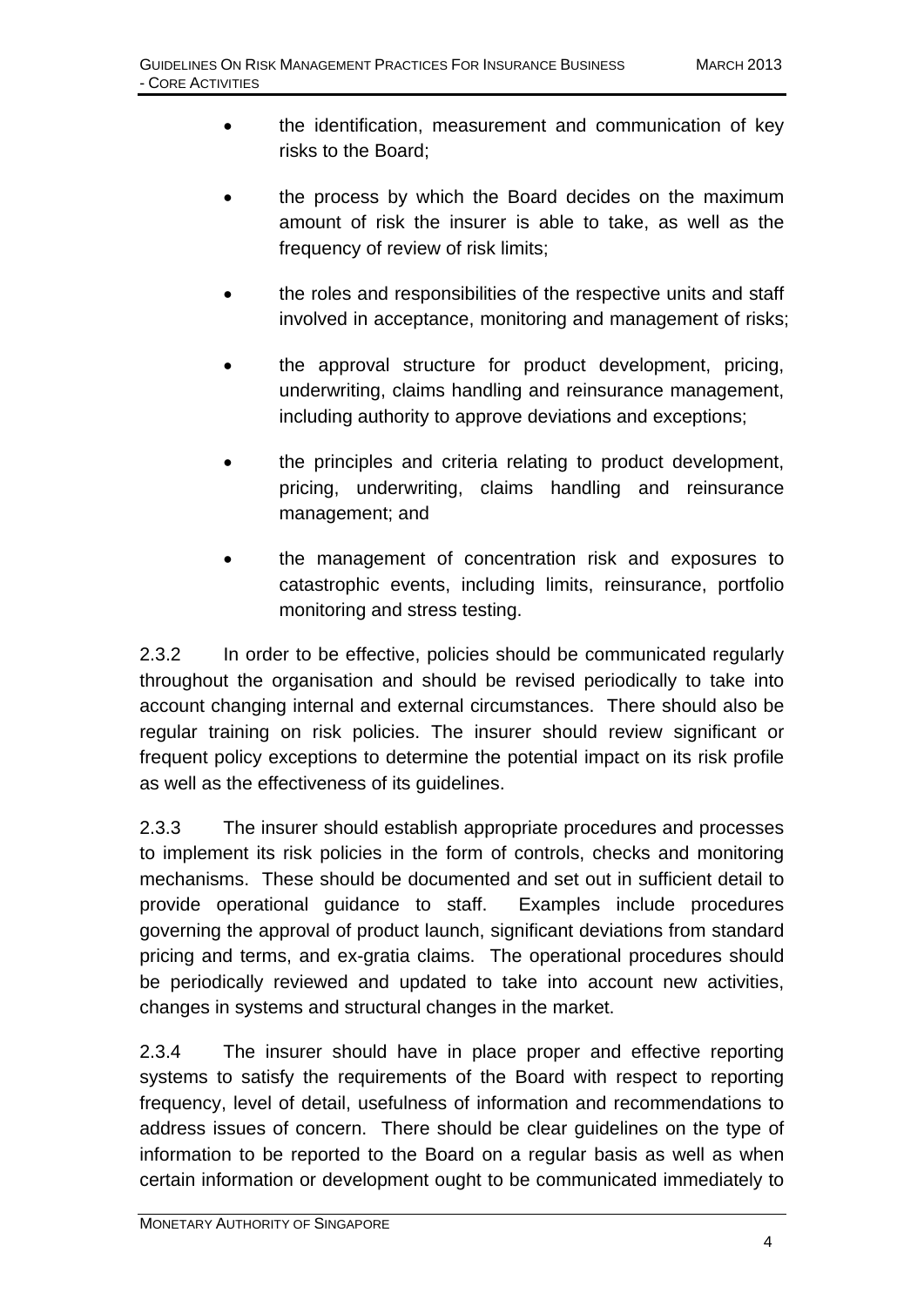the Board. The head of risk management function should have the authority and obligation to inform the Board promptly of any circumstance that may have a material effect on the risk management system of the insurer.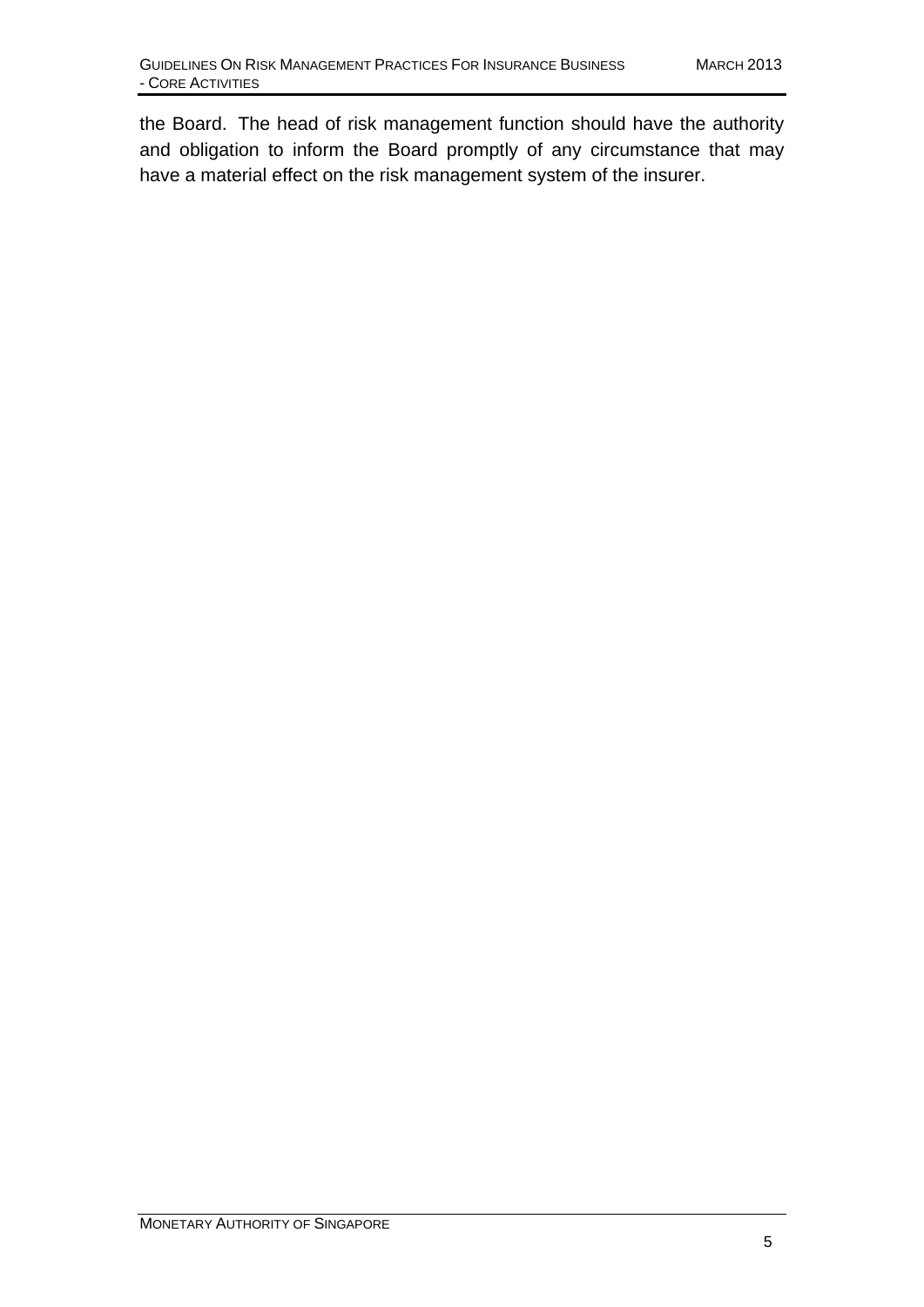## **3 RISK IDENTIFICATION, CONTROL AND MONITORING**

## **3.1 RISK MANAGEMENT PROCESS**

3.1.1 An effective risk management process to address risks arising from core insurance activities; namely product development, pricing, underwriting, claims handling and reinsurance management should include the following:

#### • Risk Identification and Measurement

An insurer should have effective means of obtaining pertinent information to identify and measure its exposure to risks inherent in its core activities. Where a risk is not readily quantifiable, for instance some operational risks, an insurer should undertake a qualitative assessment that is appropriate to the risk and sufficiently detailed so that it can be useful for risk management.

#### • Risk Evaluation

The estimated risks should be compared against the insurer's risk criteria to decide on the priority to be assigned to address each of the risks and the appropriate responses.

#### • Risk Control and Mitigation

The insurer should implement necessary measures to control and mitigate the identified risks. Risk control/mitigation measures include setting appropriate standards and limits that are clearly documented and assigning limits to relevant staff that are commensurate with the experience and competence of the respective individual.

#### • Risk Monitoring and Review

There should be an effective monitoring system to track whether any risk indicators have been triggered, and to ensure that risk standards and limits are complied with as intended and any deviation is duly approved and documented. The insurer should also establish clear procedures to investigate non-compliances with the intent of preventing such incidents from recurring. The consequences for non-compliance with established limits should be clear and pre-determined.

The insurer should regularly review whether it has correctly assessed the impact and probability of material risks and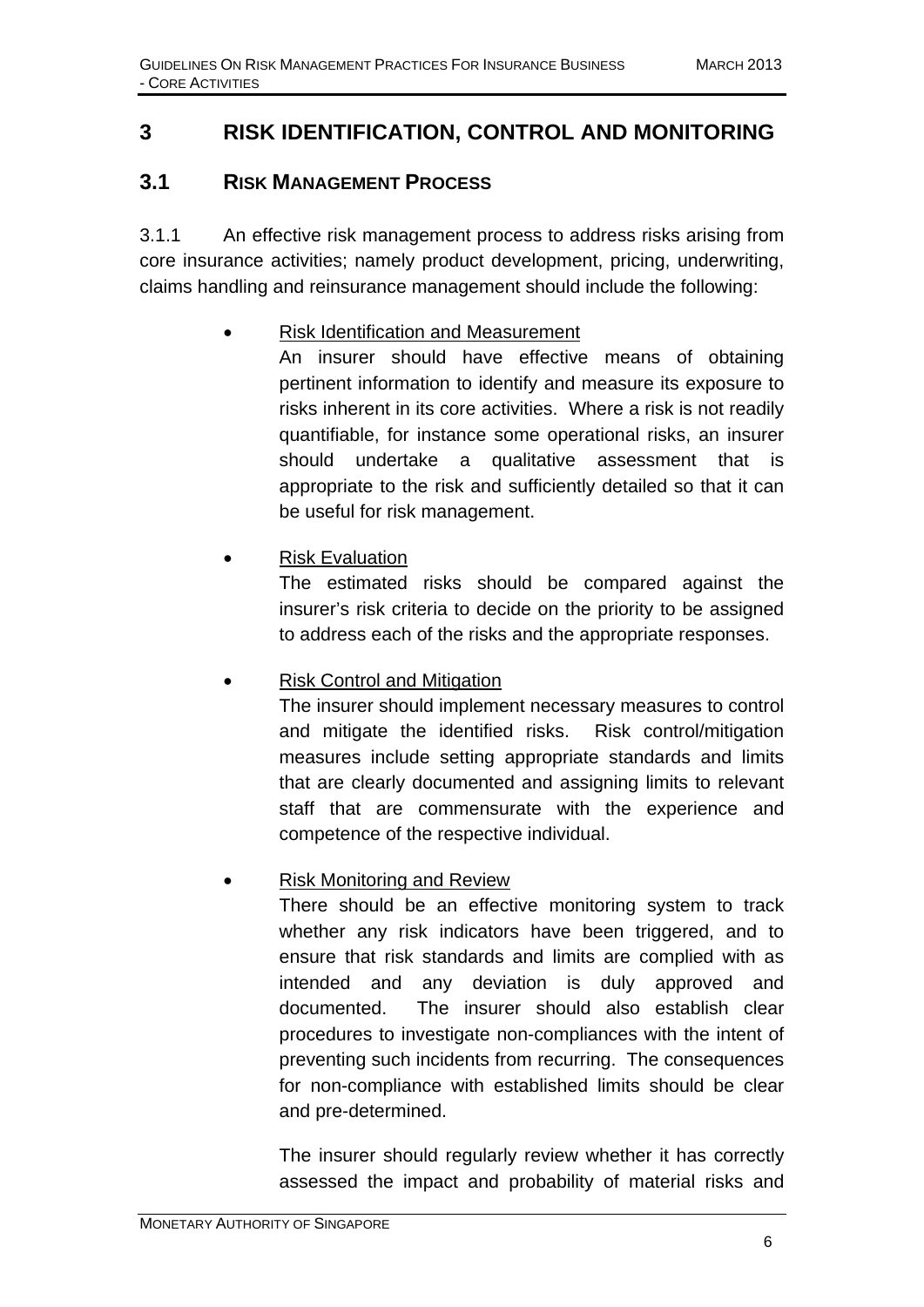effectively treated or mitigated the risks, including identification of lessons that could be learned for future assessment and management of risks.

For example, the insurer should put in place an effective system to gather underwriting and claims information to identify any emerging trend and provide feedback to the relevant business units so that these can be taken into account in any subsequent marketing, product development, pricing, underwriting, reserving and reinsurance management decisions.

3.1.2 A sound and robust risk management process should include stress testing and scenario analysis to assess the potential impact of probable material adverse events on the insurer's reputation, liquidity, and overall financial strength. It is also essential to assess the adequacy of reinsurance programmes and other alternative risk transfer arrangements, such as securitisation, that are undertaken to mitigate the impact of possible adverse events on the viability of the insurer.

3.1.3 Emerging risks relates to risks that do not currently exist but may emerge at some point in time due to changes in the environment, for example, respiratory problems arising from air pollution which could significantly raise the level of medical insurance claims from policyholders.

3.1.4 Sound practices for the management of emerging risks include:

- identifying emerging risks through an early warning system where information could be gathered either through internal or external sources;
- assessing the significance of the emerging risks within the insurer's portfolio by identifying which business class and policies are likely to be affected by the materialisation of the risk. In evaluating the potential financial impact, the insurer needs to take into account the degree of concentration and potential correlation with other risks already present in the portfolio; and
- defining appropriate responses to emerging risks. For example, a response could be to mitigate the risk with an appropriate reinsurance programme.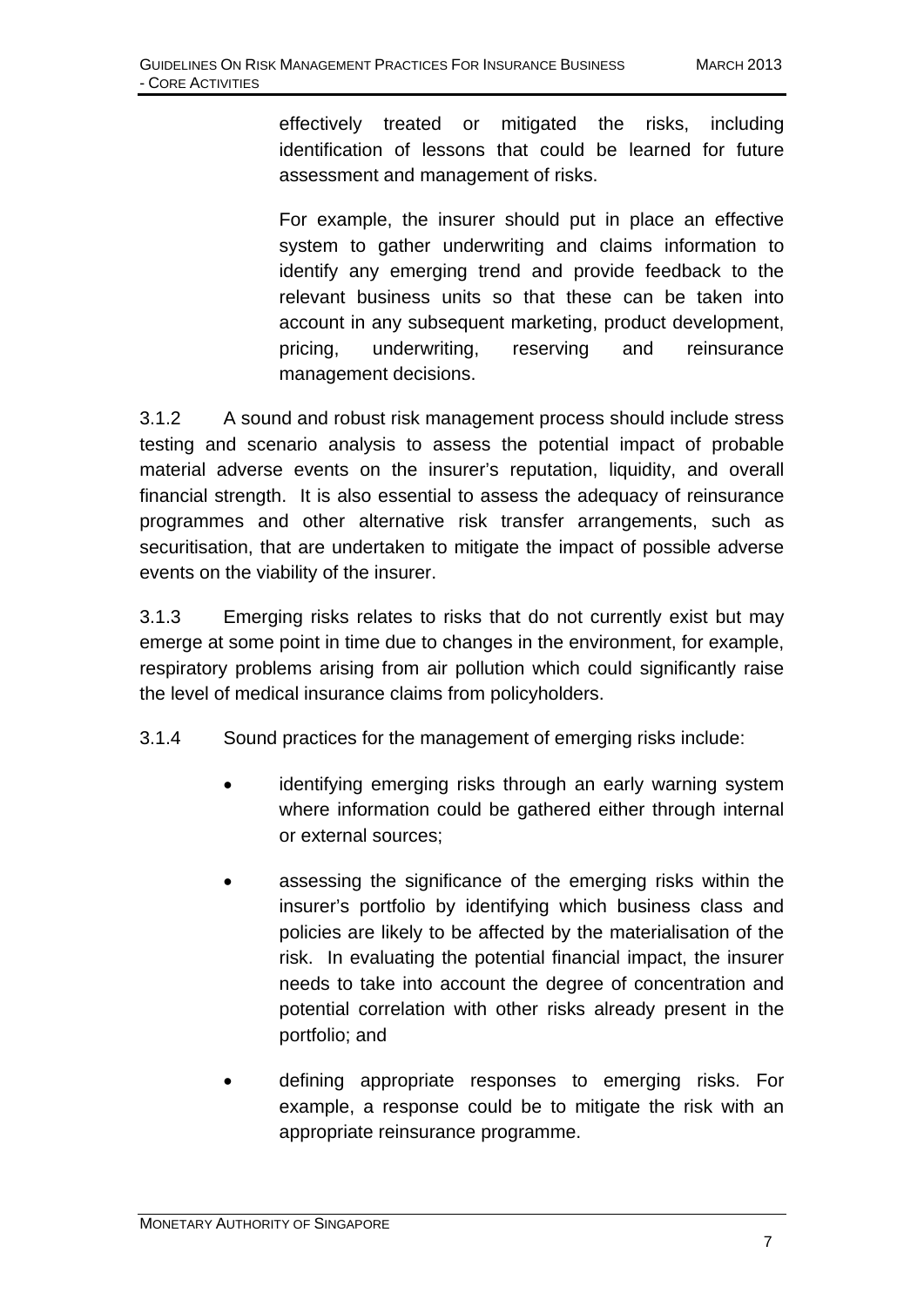## **3.2 PRODUCT DEVELOPMENT**

3.2.1 Product development is the process of working out the features of a product to be marketed to customers in accordance with the insurer's business objectives. This includes enhancements or variations to existing products.

3.2.2 The product development process generally involves conducting environment scans, understanding customers' needs, developing and refining proposals, obtaining the requisite approvals, implementing the approved proposals and conducting post-implementation reviews.

#### **3.2.3 Risk Identification and Measurement**

3.2.3.1 An insurer should analyse the information collected to identify emerging trends, and the associated opportunities and threats they may pose to the insurer's business. The insurer should document its analysis of the potential influence of the market environment and emerging trends on the level of risks and profitability of the product being developed. The potential risks that the insurer need to consider may include:

• Pricing, Underwriting and Reserving risks

The insurer should identify and measure the potential risk arising from pricing, underwriting and case reserving as stated in sections 3.3.3, 3.4.3, 3.5.3 and 3.6.3.

#### • Operational Risk

The insurer should assess whether all relevant departments are equipped to handle the expected volume of business from the launch of the new product; determine the adequacy of expertise of staff and management; and consider if new systems and procedures need to be put in place. The insurer should also consider the operational risks posed by the proposed distribution channel for the product.

#### • Legal, Regulatory and Reputational Risks

The insurer should identify the applicable regulatory requirements for the introduction of the product, and the best practice standards for the distribution of the product. It should also evaluate the potential risks to its reputation and legal liabilities that it may incur in the event of noncompliance with these requirements and standards. It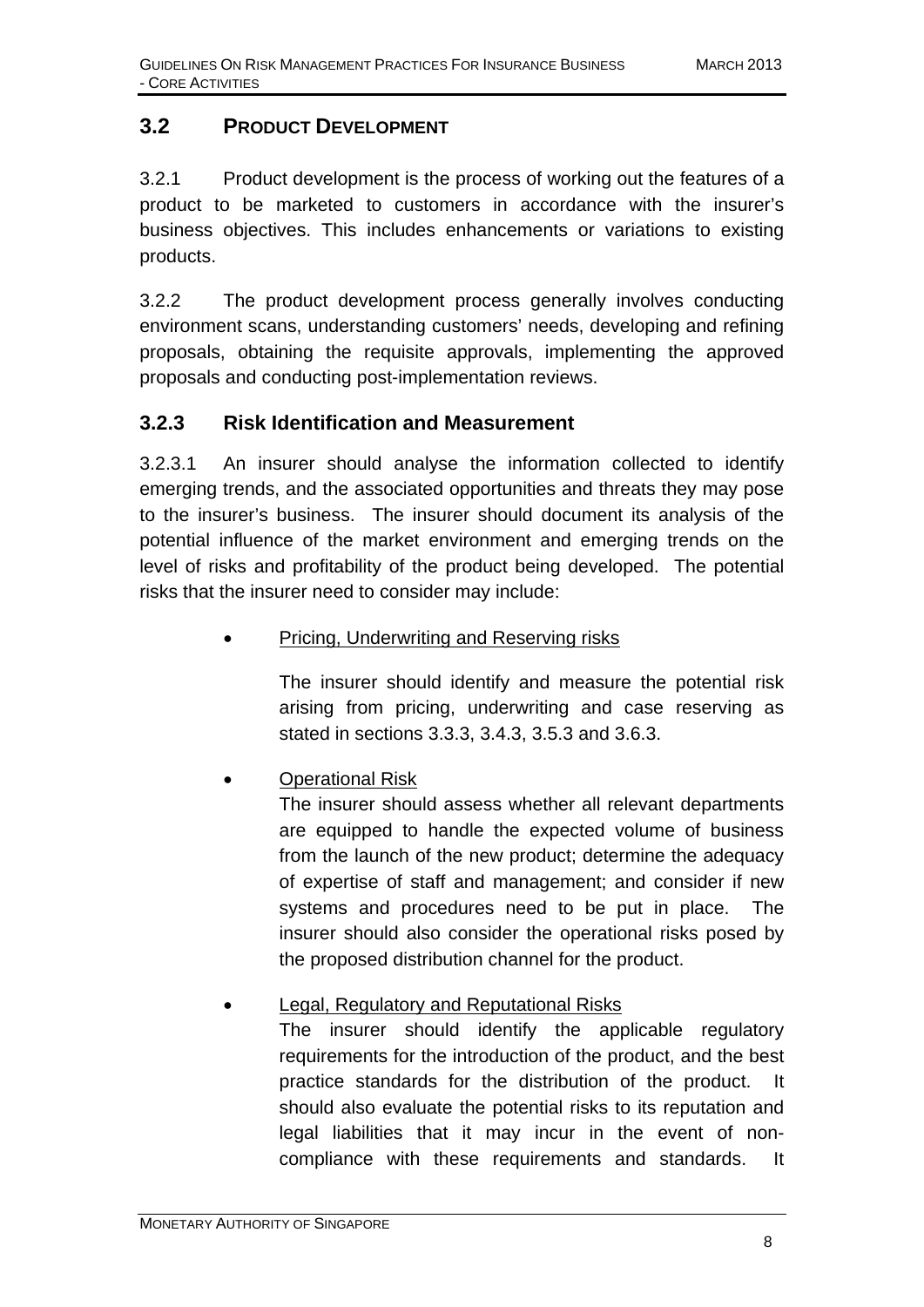should assess the need for additional resources and processes to ensure compliance and to mitigate such risks.

It should also consider the risks that it will be exposed to if contract wordings are ambiguous or inconsistent with the intended coverage for both direct policies and reinsurance outward contracts.

• Credit Risk

The insurer should consider the creditworthiness of the reinsurers, intermediaries, policyholders as well as of other counterparties which may give rise to credit risk.

#### **3.2.4 Risk Control and Mitigation**

3.2.4.1 An insurer should verify that the proposed product is consistent with the insurer's risk strategy and policies. It should also scrutinise assumptions made in product proposals about likely consumer behaviour and market reactions and verify these assumptions where appropriate.

3.2.4.2 The insurer should ensure that the premium and compensation structure for intermediaries are consistent between products of similar features/duration and distribution channels so as to minimise possible lapse and re-entry or churning, and channel conflicts. This is particularly relevant for life insurance business.

3.2.4.3 The insurer should ensure that the product proposals include the following information to assist the Board or senior management in making informed decisions:

- scope and level of coverage proposed for the product including options and guarantees, if any;
- risk exposure limits (which can be defined by premiums, sum insured, probable maximum loss or other risk measures and may also include interim limits to manage new product growth);
- reinsurance protection;
- pricing methodology;
- delegation of authority for underwriting and claims;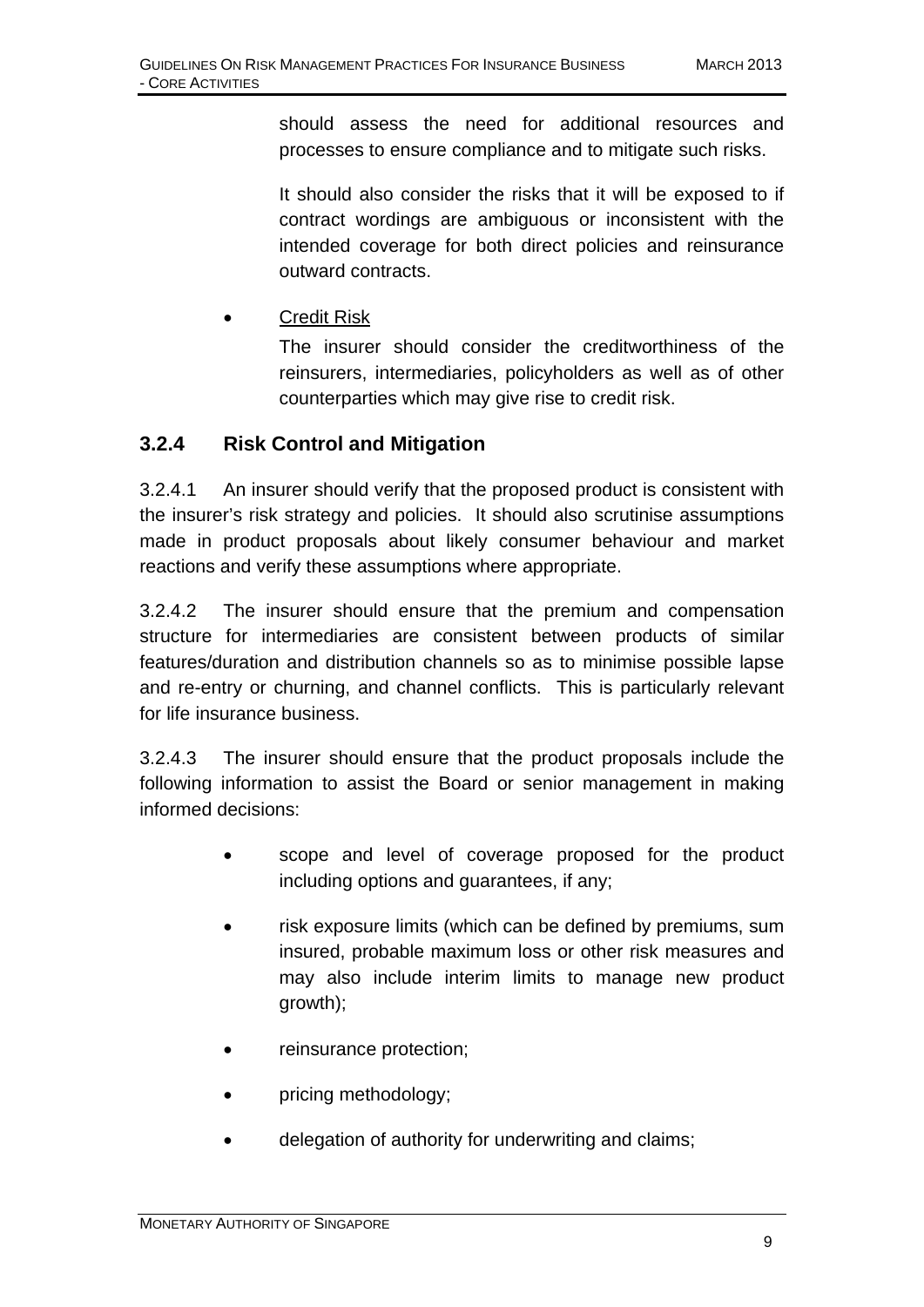- underwriting and claims assessment criteria;
- investment strategy;
- projection of sales, expenses, profitability and solvency under different scenarios to test the sensitivity of results to different operating conditions. For example, life insurance products often contain guarantees, particularly on investment performance, which can significantly add to the risks written;
- distribution method; and
- ability of existing or proposed administrative systems and processes to handle the new or enhanced product.

3.2.4.4 The insurer should ensure that the potential risks identified in section 3.2.3 are adequately addressed under a risk management framework that would cover the key issues when introducing a new product, such as clarity of contract wordings, accuracy and transparency of promotional materials, skills and expertise of the distribution channels, etc. Where such a framework is not in place, the insurer should ensure that the product proposal itself has adequately addressed the relevant risks identified.

3.2.4.5 The insurer should ensure that there is proper documentation of the detailed product proposal, the product approval authority levels, the decisions made by the authorised personnel or committee as well as the rationale and follow-up actions. In particular, when a decision has been made by the appropriate approval authority to accept a proposal which does not meet the risk tolerance or profit objectives of the insurer, the approval and rationale for such a decision should be clearly documented.

3.2.4.6 The insurer should have clearly articulated procedures for withdrawal and re-pricing of existing products when pre-determined criteria are triggered, such as when it is no longer economically viable to sell the product.

#### **3.2.5 Risk Monitoring and Review**

3.2.5.1 An insurer should put in place a structure setting out the reporting lines and roles of business units and personnel involved, and procedures and risk indicators to monitor the product implementation and performance after its launch. These may include: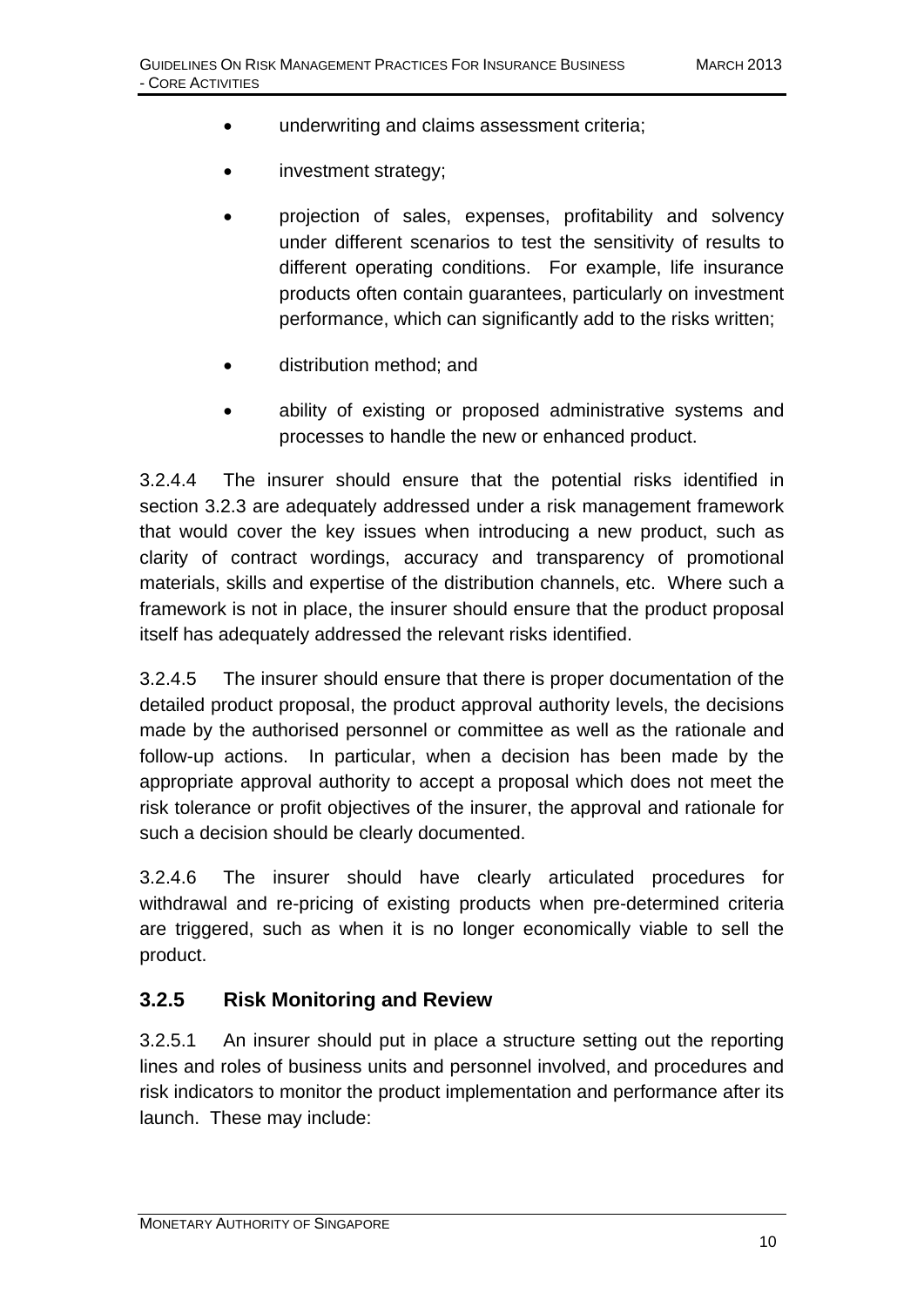- comparing between key performance indicators and business plan, and actual versus expected results;
- monitoring adherence to the insurer's policies and procedures as well as regulatory requirements;
- monitoring changes in risk profiles and analysing loss experience (particularly large and catastrophic losses);
- monitoring changes in policyholder's behaviour leading to higher lapse rates or deteriorating claims experience; for example, prolonged economic recession causing more policyholders to lapse/surrender their life insurance policies or to submit fraudulent property related claims;
- monitoring changes in the investment and economic environment which may affect the performance of the portfolio;
- monitoring the number and nature of complaints;
- monitoring changes in tax, regulatory reserving and capital requirements; and
- conducting internal audit reviews and actuarial reviews.

## **3.3 PRICING**

3.3.1 The pricing of an insurance product involves the estimation of claims, operational and financing costs and the income arising from investing the premium received.

3.3.2 The pricing process typically comprises collecting data on the underlying risks to be covered, determining the pricing assumptions and the base rate, setting the final premium rate, and monitoring and reviewing the appropriateness of pricing.

#### **3.3.3 Risk Identification and Measurement**

3.3.3.1 An insurer should identify the probable scenarios which may lead to its revenue from premiums and investment income being insufficient to meet the payment of anticipated benefits and expenses (including cost of capital and taxes).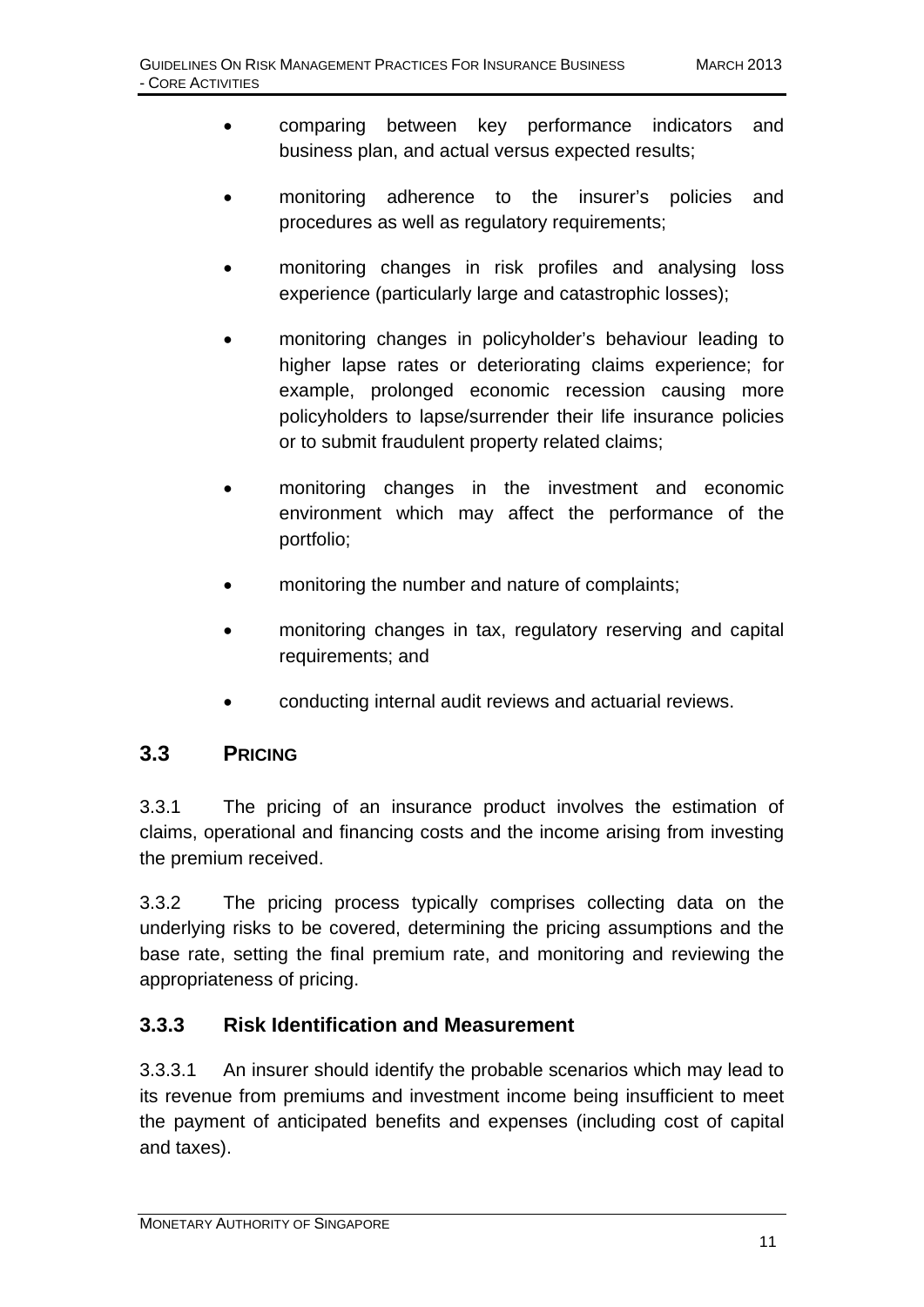3.3.3.2 Besides the risk of inadequate pricing, there could also be the risk of inconsistent pricing of the different risk categories within the same product. For example, premium for a risk category which has a higher level of risk for its rating factors should be higher than the premium for a lower risk category. Inconsistency can also occur in the pricing of different types of products that share relatively similar features. For example, the premium for a 20 year limited pay whole of life policy should be reasonably similar to a whole of life policy with premiums payable until age 65 if both policies commence at age 45. Similarly, workmen's compensation coverage for the same construction project should be charged similar technical rates whether it is offered on a standalone basis or sold together with engineering risk coverage.

3.3.3.3 The insurer should also pay particular attention to any inconsistency between the following related assumptions, where applicable:

- investment return and inflation;
- investment return and bonus declaration;
- investment return and policy discontinuance rates; and
- new business volumes and expense allowance.

## **3.3.4 Risk Control and Mitigation**

3.3.4.1 An insurer should collect adequate data to validate the reasonableness of the underlying assumptions used for deriving the base rate of the product. The base rate (also known as the technical rate) should represent the amount required to meet the value of anticipated benefits, expenses, and margins for risks and/or profit, independent of the supply and demand in the insurance market and any competitive consideration. Data should primarily relate to the insurer's own historical experience and that of the industry where relevant. These may be supplemented by other internal and external data (such as mortality or morbidity rates from reinsurers, or industry motor insurance statistics), and could include trends observed in claims costs and expenses.

3.3.4.2 The insurer should ensure that the assumptions chosen to derive the base rate are appropriate, after considering the internal and external experience studies and the financial impact of sensitivity testing of each of the assumptions. Assumptions with significant financial impact ("financially significant assumptions") should be monitored more frequently and comprehensively than non-financially significant assumptions. Where the insurer has no or little past experience data, it should monitor the assumptions,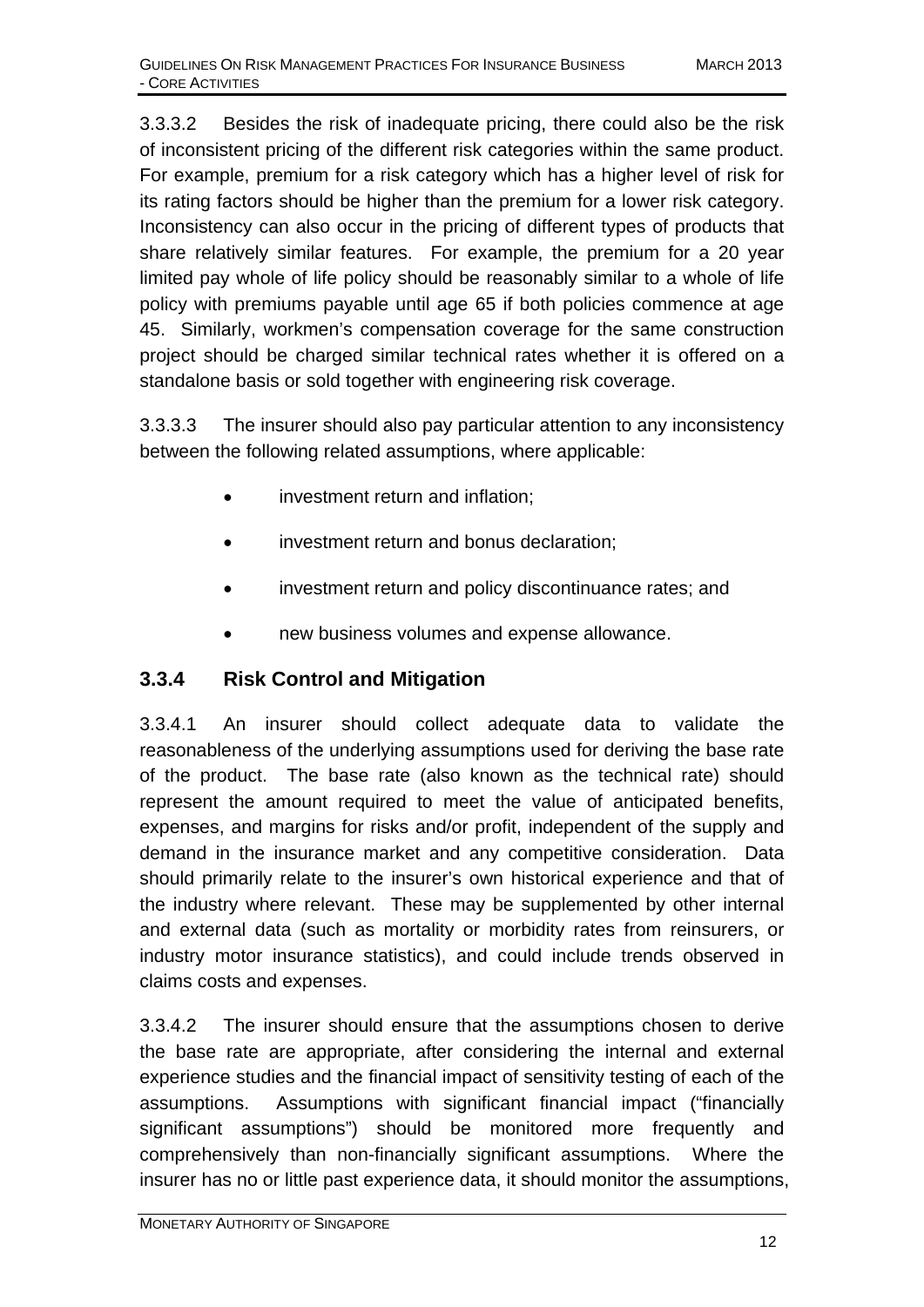especially the financially significant ones, more closely with a view to updating the assumptions once credible past experience has been built up. It should also seek to resolve any inconsistency identified under paragraphs 3.3.3.2 and 3.3.3.3.

3.3.4.3 The insurer should also have adequate buffers in the premiums to cushion against the risk that actual experience may turn out to be worse than expected.

3.3.4.4 Pricing should be done by modelling all identified risks, using appropriate methodologies depending on the complexity of the risks and available data. These could vary from simple deterministic scenario testing to stochastic modelling on the pricing assumptions. For example, for complex benefit structures such as embedded options, an insurer should evaluate the risk arising from such options through stochastic modelling and stress testing.

3.3.4.5 The insurer should not restrict itself to using only a single pricing methodology. In particular, where there is little historical experience to base the pricing on or where the nature of business does not lend itself to extensive statistical analysis (e.g. mortality studies on Singapore annuitants or studies on many casualty lines), multiple pricing models should be used as a cross check for reasonableness.

3.3.4.6 The insurer should ensure that there is clear documentation that the base rate has been approved at the requisite level of authority. The premium rate that an insurer eventually charges may be different from the approved base rate after taking into account market and competitive considerations. Should the insurer decide to quote a premium rate that deviates significantly from the base rate, e.g. for the launch of a new product, it should ensure that appropriate authorisation is obtained and proper documentation of the approval is maintained.

## **3.3.5 Risk Monitoring and Review**

3.3.5.1 An insurer should analyse the profit and loss of its business, including monitoring the effect of premium rate adjustments on its bottom line. There should be procedures in place to monitor emerging trends and changes to the external environment, and risk indicators to trigger a pricing review when there are indications that the insurer's objectives are not likely to be achieved. For example, a trigger may be based on whether the hurdle rate or other target return measures have been met. Another example would be when an experience analysis shows that the key risk driver for a product has deviated significantly from its pricing assumptions.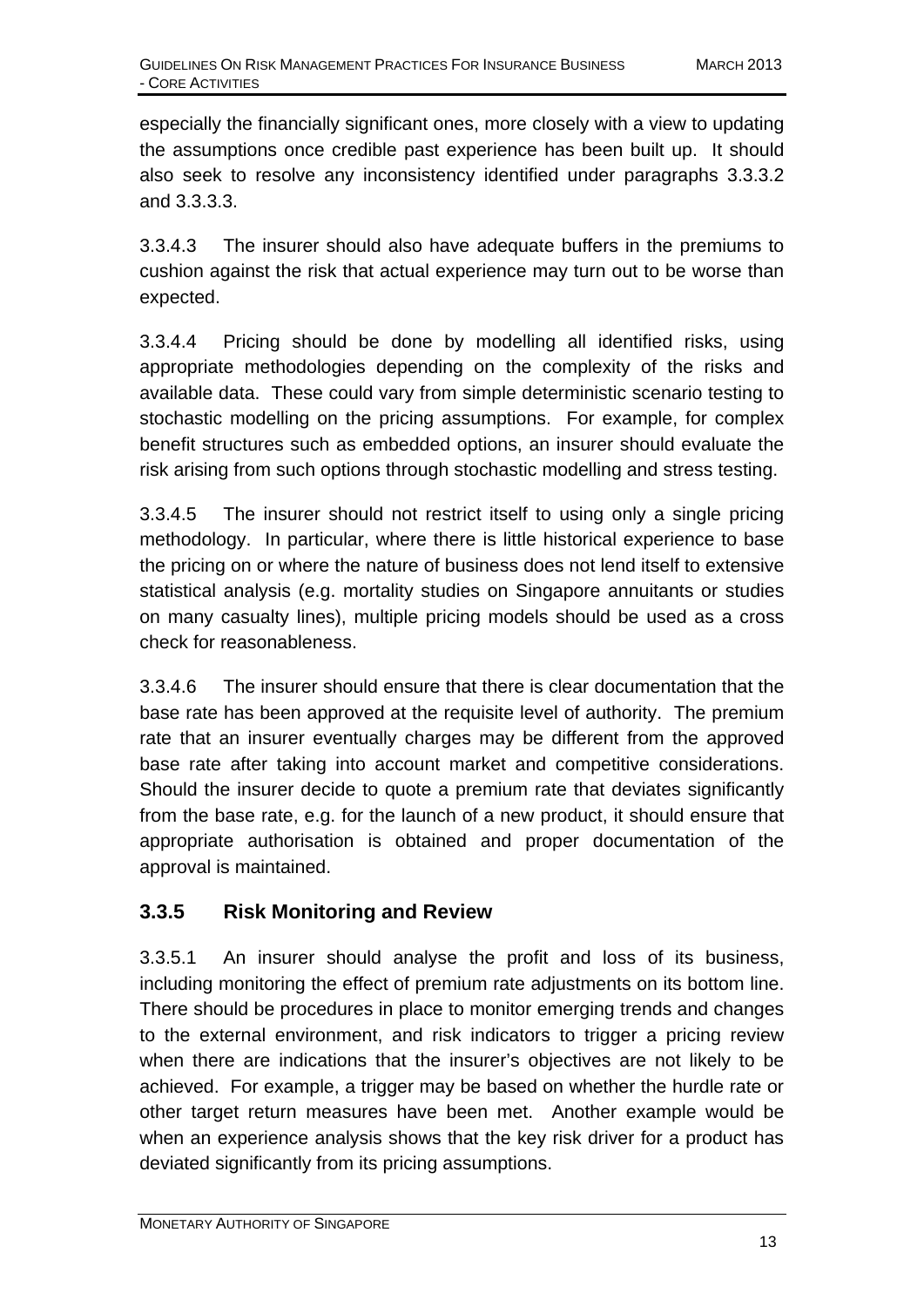3.3.5.2 The insurer should also monitor deviations of the final rate from the base rate and review the actual results against the anticipated benefits and expenses that have been factored into the computation of the base rate to improve on future pricing.

3.3.5.3 The insurer should involve actuaries in the evaluation and provision of advice on product pricing and development matters.

## **3.4 UNDERWRITING**

3.4.1 Underwriting is the process by which the insurer makes an assessment of the risks to be accepted and determines the terms on which the risks would be acceptable to the insurer. In the case of life insurance, this relates mainly to the assessment of the medical and financial condition of the prospective insured.

3.4.2 The underwriting process generally involves obtaining and managing essential underwriting information on the risks, assessing and accepting risks according to underwriting guidelines and authority levels, and monitoring and reviewing the risks accepted. The insurer should involve actuaries in the evaluation and provision of advice on underwriting matters.

#### **3.4.3 Risk Identification and Measurement**

3.4.3.1 An insurer should consider the implications associated with selecting, accepting and retaining risks which may deviate from what was envisaged during the product development and pricing stages. Such risks may include:

- accepting risks without imposing adequate loading or conditions;
- accepting risks which should have been declined given the insurer's risk tolerance;
- accepting non-homogeneous risks under the same risk category;
- accepting and retaining risks in excess of the resources available to the insurer (risk accumulation);
- accepting lives/risks whose experience is worse than that envisaged when pricing the product;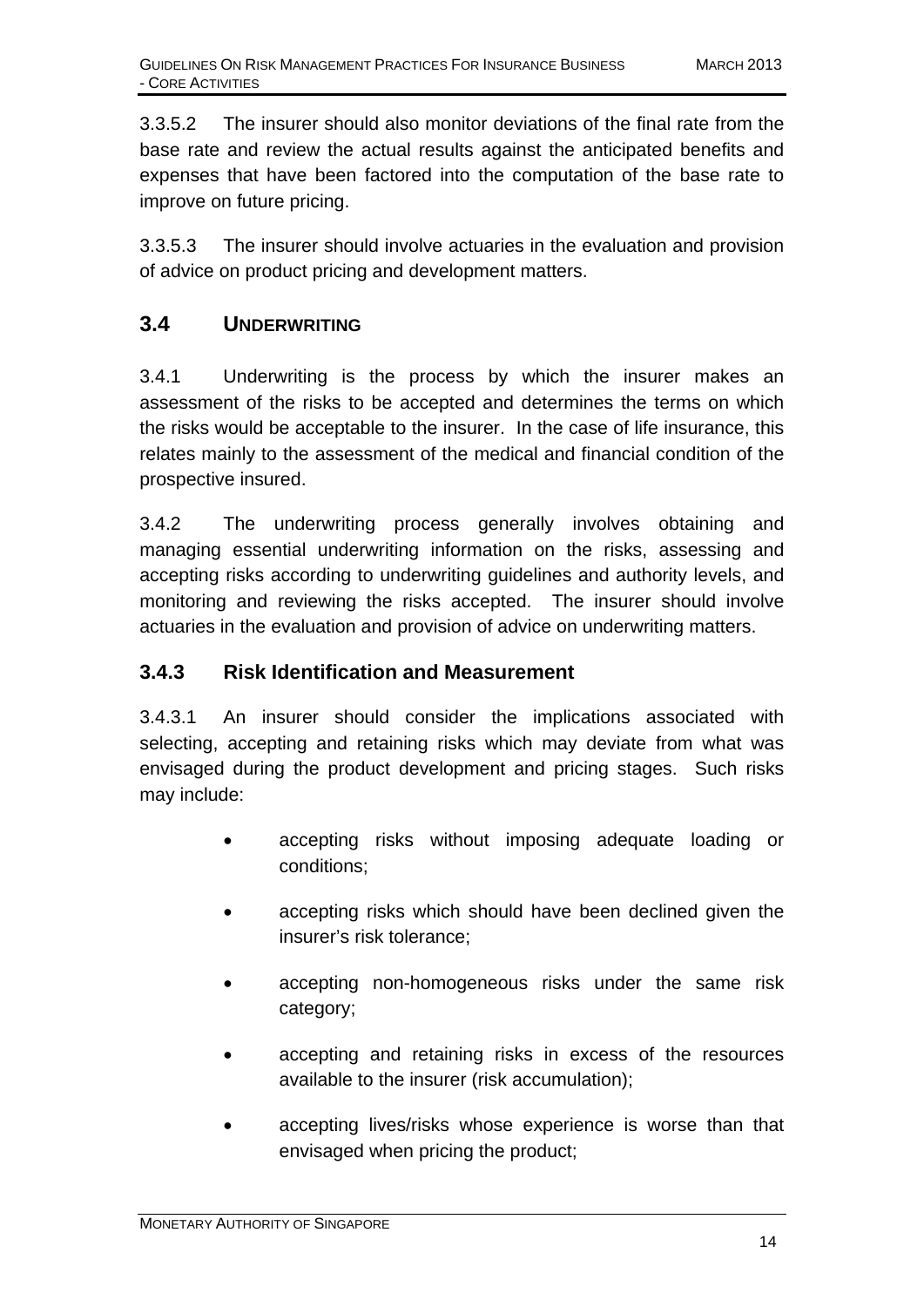- inadequate reinsurance protection or discrepancies/ inconsistencies between the coverage and terms offered under the direct policies and that under the reinsurance outward contracts; and
	- in the case of life insurance, allowing policyholders to take on more coverage than they can reasonably afford.

#### **3.4.4 Risk Control and Mitigation**

3.4.4.1 As the proposal or application form is commonly the main source of underwriting information, it should be reviewed regularly to ensure that the questions remain reasonably clear and pertinent. It is also important to remind policyholders and the intermediaries of the need to keep the insurer informed of material changes in underwriting information for yearly renewable policies where variable premiums are determined during the annual underwriting process.

3.4.4.2 An insurer should ensure that the proposal or application form is duly completed and the information relied on are relevant, current and unambiguous in order for the underwriters to form an accurate assessment of the risks to be insured and to better identify emerging risks. The insurer should bear in mind its marketing, distribution and pricing strategies, as well as policyholders' behaviour when reviewing such underwriting information.

3.4.4.3 The insurer should have an efficient insurance information system in place that links all key information on underwriting, claims and reinsurance, preferably on the same electronic platform. For example, the system should contain essential and updated underwriting information, claims information, reinsurance limits, underwriting authority limits and risks accumulation information. It should also help to facilitate the peer review and approval process. Proper access and editing rights should also be set to protect the integrity of the information system.

3.4.4.4 The insurer should ensure that the information captured in the insurance information system, including the rationale for the underwriting decision, is up-to-date and accurate to facilitate monitoring of the progress of the underwriting process and validating the quality of the underwriting decision. Proper access and editing rights should be set to protect the integrity of the information system.

3.4.4.5 The insurer should have clearly documented underwriting guidelines for each of the key types of benefits or products it underwrites so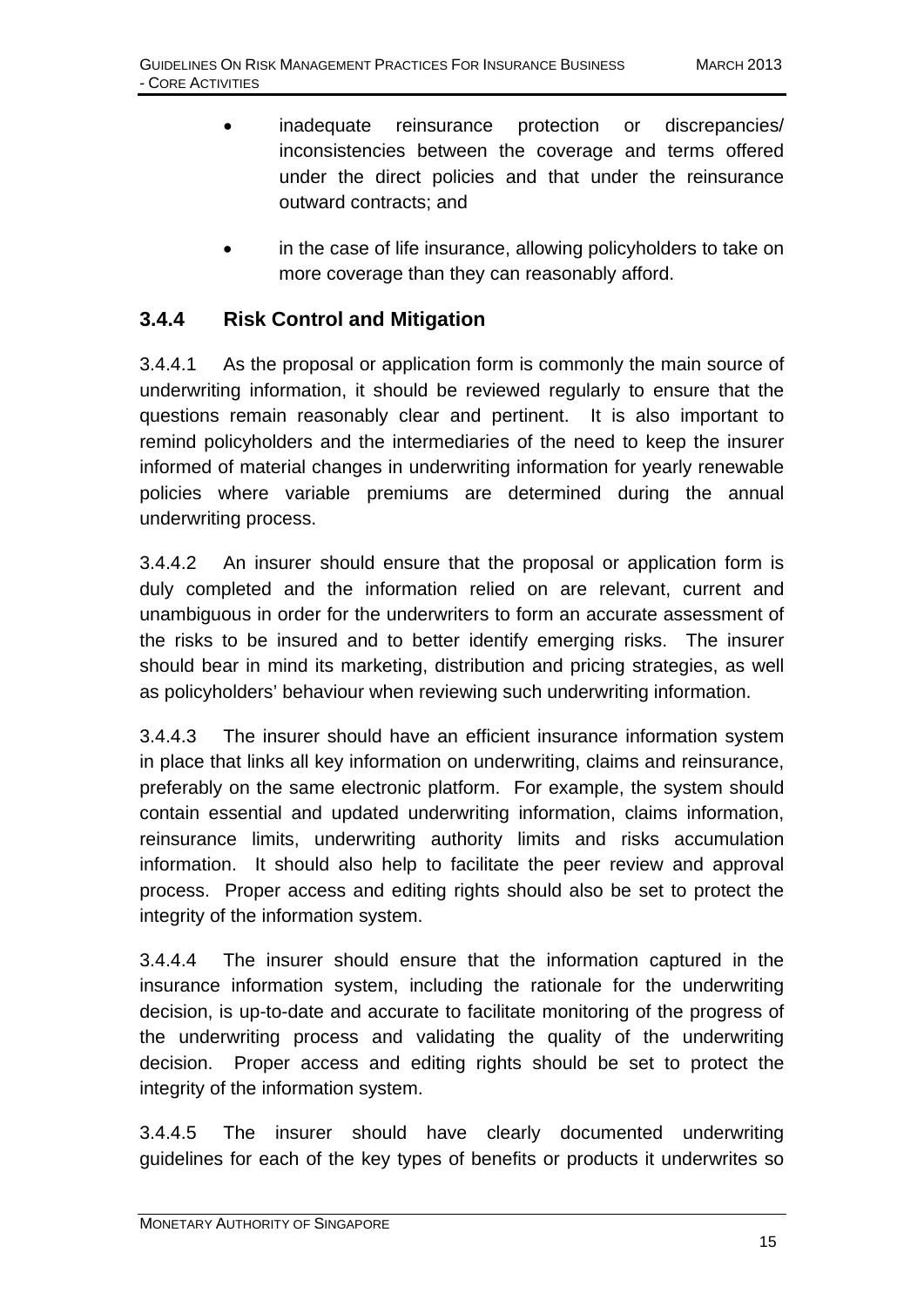as to provide sufficient guidance to the underwriters. There should also be clear guidelines on when the underwriters should refer to the reinsurer for underwriting support.

3.4.4.6 As an illustration, the underwriting guidelines for life insurance business could cover rules on how various types of benefits are being aggregated for purposes of determining the additional medical and financial requirements and underwriting authority limits, the details of such additional requirements, types of restrictions imposed (such as in age, sum assured, type of plans or riders allowed), and proposed loadings.

3.4.4.7 The underwriting guidelines for general business could include business objectives, risks selection criteria, rating factors, declined risks, referred risks, reinsurance limits and discount policies. Senior management should approve the policy for granting discounts on premium rates, have clear delegation of the authority to grant the discounts, and review the policy and delegation arrangement regularly.

3.4.4.8 The insurer should ensure that any significant deviation of the underwriting decision from the guidelines should be duly approved and the rationale for approval properly documented. No risks should be accepted before the necessary reinsurance protection is finalised and effected.

#### **3.4.5 Risk Monitoring and Review**

3.4.5.1 An insurer should conduct regular reviews to ensure that the underwriters continue to be competent in the area of their delegated authority and the quality of the underwriting decisions made remains satisfactory.

3.4.5.2 The insurer should have a systematic method to monitor its accumulation of risks across product types and geographical areas so that the overall risks underwritten by the insurer are always within its reinsurance protection limits and risk appetite. It should also ensure that facultative reinsurance is obtained when necessary.

3.4.5.3 The insurer should conduct audits or checks of underwriting files regularly. These reviews should be conducted with clear and pre-defined terms of reference – for example, to check for adherence to underwriting guidelines or underwriting authorities. There should also be an appropriate system to select the files to be reviewed.

3.4.5.4 The insurer should monitor risk indicators like claims experience – for example when an experience analysis shows that claims experience is worse than what was envisaged during pricing. Another example of an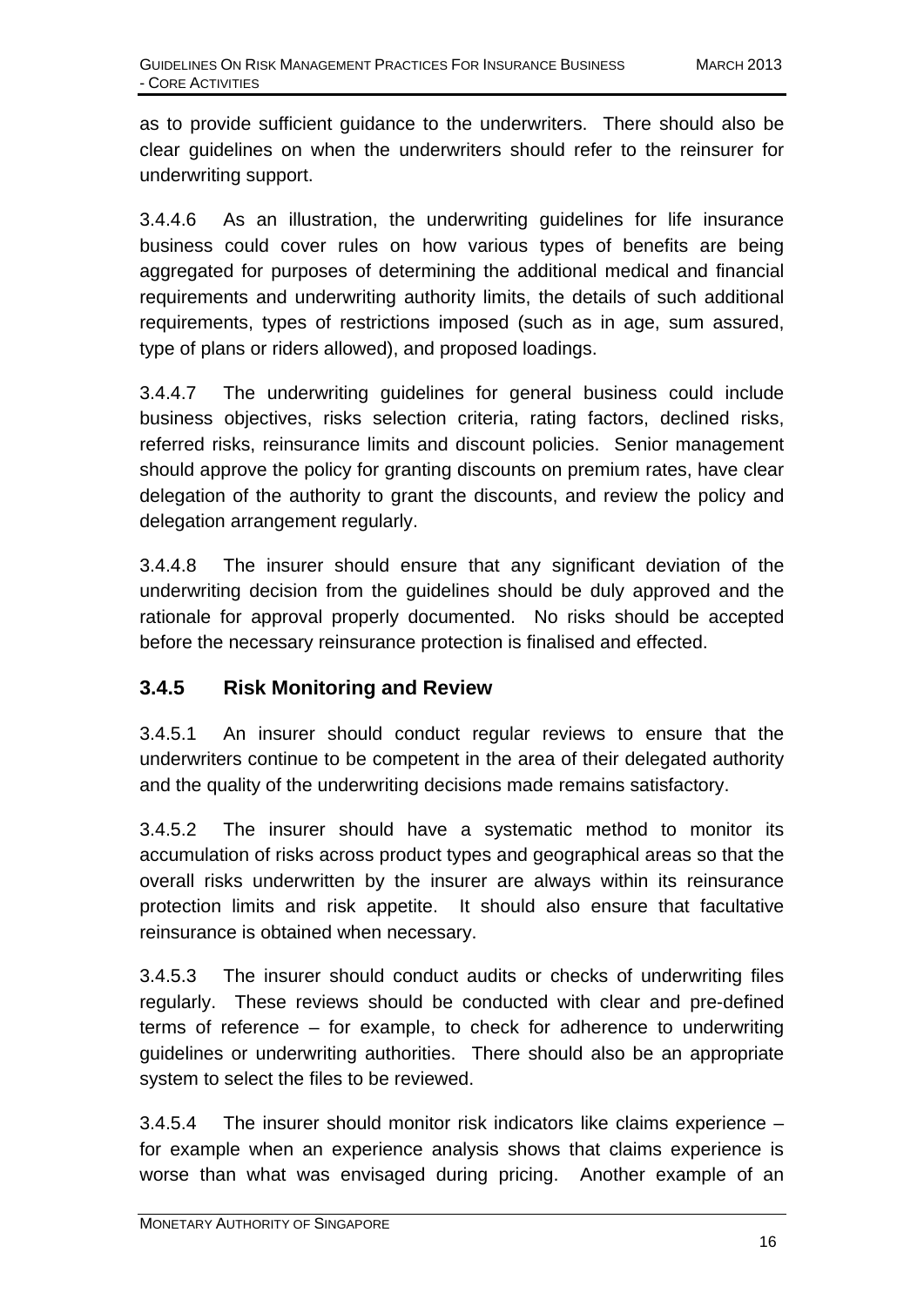indicator would be the number of complaints against the insurer with respect to the underwriting decisions made or the timeliness of the decisions.

## **3.5 CLAIMS HANDLING**

3.5.1 Claims handling is the process by which an insurer processes and pays claims in accordance to the terms and conditions specified in the insurance contracts.

3.5.2 The process generally comprises registering new claims, setting and revising reserves, obtaining essential information to assess, manage and settle the claim, making reinsurance and other recoveries, and reviewing and closing claim files.

#### **3.5.3 Risk Identification and Measurement**

3.5.3.1 An insurer should put in place measures to identify the risks associated with poor claims handling and case reserving, which may include:

- making claim settlement decisions which are not in accordance with the policy terms and conditions, thereby either incurring liability that is not considered in the pricing or failing to fulfill its contractual obligations to policyholders;
- inefficient handling of claims leading to slow responses or higher cost overheads, thereby impeding its market competitiveness; and
- setting inadequate reserves, or delay in revising case reserves for reported claims resulting in under provision of claims liabilities and time lag in adjusting premiums for new policies in the case of general business.

## **3.5.4 Risk Control and Mitigation**

3.5.4.1 An insurer should have a clear process in place for the notification of claims by the intermediaries or the policyholders. The process should ensure that all claims are reported to the insurer at the earliest opportunity and that relevant information is captured in the insurer's information system in a timely manner. These guidelines are particularly pertinent for general insurance business.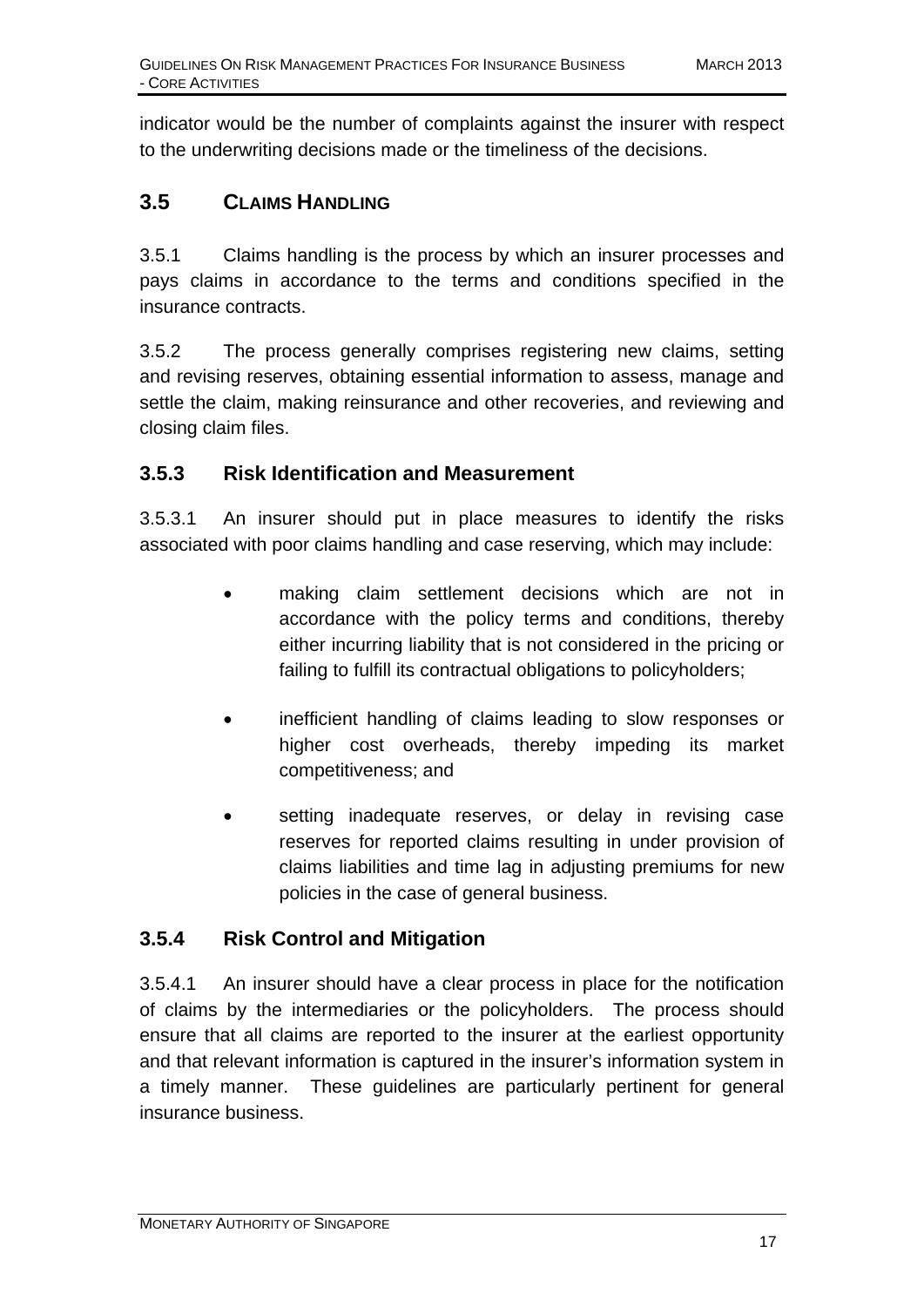3.5.4.2 The insurer should review the claims form regularly to ensure that questions remain reasonably clear, unambiguous and pertinent to enable the claims staff to form an accurate assessment of the validity of the claim.

3.5.4.3 The insurer should have an efficient information system in place as elaborated in paragraph 3.4.4.3. Information captured in respect of claims should be up-to-date and accurate so that the insurer can monitor the progress of the claim handling process and validate the quality of the claim settlement decisions.

3.5.4.4 The insurer should also have clearly documented claims handling guidelines for each of the key types of claims to provide sufficient guidance to the claims staff. The claims handling guidelines could cover the documents required for verifying the claim, references to warranties or restrictions imposed at acceptance (for example maintaining the car in a roadworthy condition for motor policy and cap on the payout, exclusions, lien for life policy), methodology for calculating the settlement amount, settlement options available and policies on large or ex-gratia claims. The insurer should also have clear guidelines on when claims should be referred to the reinsurer or other parties such as lawyers, for claims support or decision. The claims handling guidelines should be regularly reviewed and updated to factor in new developments and trends.

3.5.4.5 The insurer should have a clear control process for the payment of large claims, for example, getting an official sign-off from a member of the management team and the reinsurer, where applicable.

3.5.4.6 The insurer should endeavour to set case reserves accurately for each claim in a timely manner, especially in respect of general insurance business. The components of case reserves should also be captured in sufficient details to provide useful statistics for in-depth analysis. For example, a single claim file could have separate components for own property damage, third party liabilities and fees payable to external parties.

3.5.4.7 The insurer should have a clear policy, approved by senior management, with regards to ex-gratia claim payments. The authority to approve such payments should also be clearly specified and the rationale for the approval should be properly documented.

#### **3.5.5 Risk Monitoring and Review**

3.5.5.1 An insurer should conduct regular reviews to ensure that the claims assessors continue to be competent in their area of delegated authority and quality of the claims decisions made remains satisfactory. The insurer should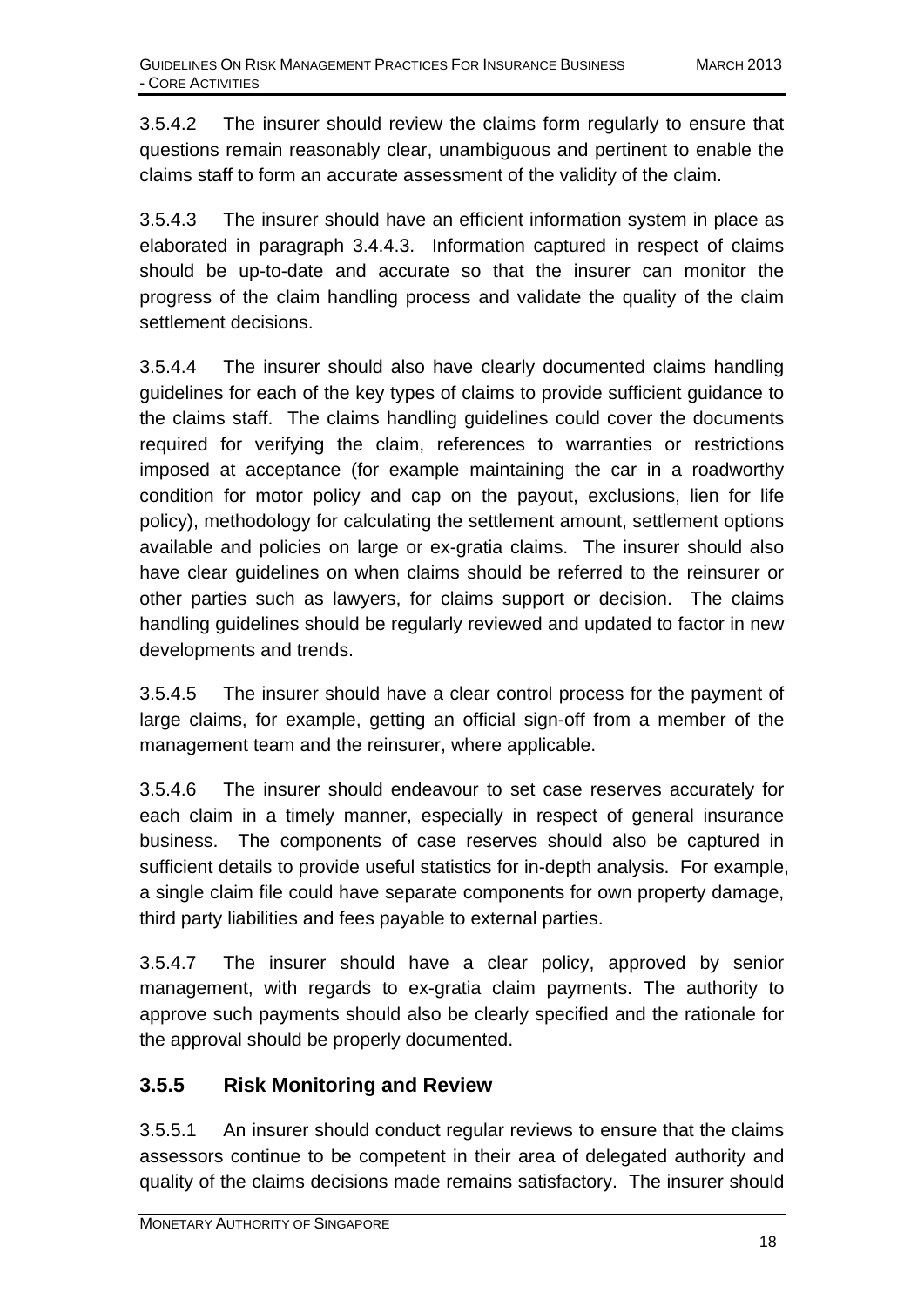also monitor whether the authority for granting ex-gratia payment is exercised sparingly and appropriately, and review the appropriateness of the limits regularly.

3.5.5.2 The insurer should conduct reviews of claim files regularly. These reviews should be conducted with clear and pre-defined objectives – for example, to check for adherence to claims settlement authority limits and file closure procedures or to assess the adequacy of the case reserves set, or that case reserves are reviewed and revised on a timely basis. There should also be a systematic way to identify files for review and clear guidelines for follow-up actions and closure of files.

3.5.5.3 The insurer should perform quality reviews of claims to assess whether they are handled professionally and resolved appropriately. One of the performance measures could be the number and nature of complaints against the insurer with respect to their claims settlement decisions. The insurer should also monitor the level of claims which should not have been paid or are overpaid and the severity of delays in claims registration and case reserves revision.

3.5.5.4 The insurer should have in place regular claims reporting to senior management so as to raise awareness of key claim exposures and losses, especially where a single claim, loss event or series of losses could in aggregate have an impact on its balance sheet.

#### **3.6 REINSURANCE MANAGEMENT**

3.6.1 Reinsurance management refers to the control of the reinsurance programme where a portion of the risks assumed by an insurer is ceded to other insurers. Risk transfer mechanisms include traditional reinsurance as well as other alternative risk transfer approaches, such as securitisation where the insurance risk is transferred to the capital market.

3.6.2 The process generally involves the review of the insurer's reinsurance management strategy and assessment of whether its existing reinsurance programme and reinsurance counterparties continue to provide adequate, appropriate and secured risk transfer.

#### **3.6.3 Risk Identification and Measurement**

3.6.3.1 An insurer should analyse its risk profile in conjunction with the legal, economic, social and political environment in which it operates, to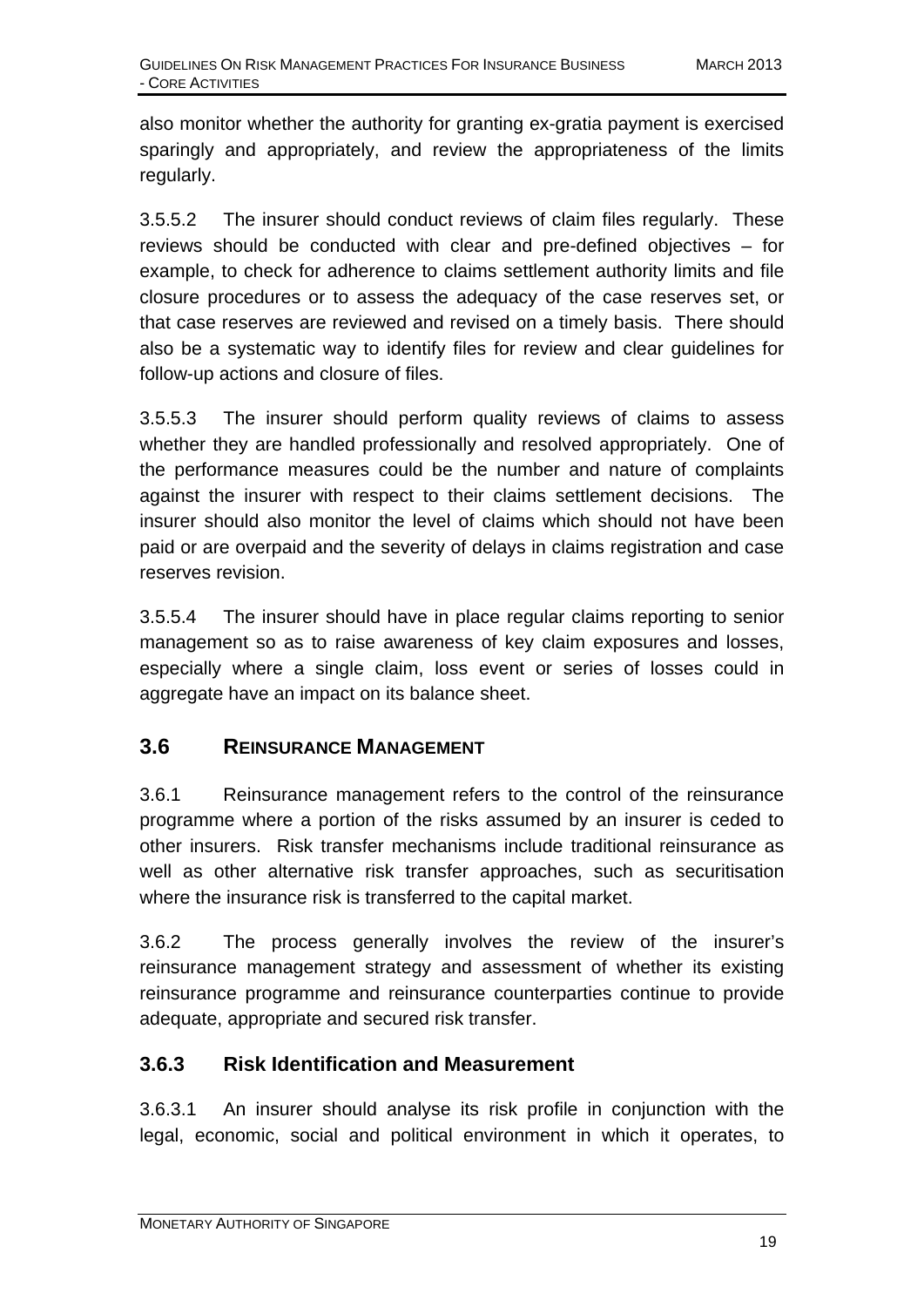identify the potential sources of risk and estimate the probability and consequence of each risk. Such risks may include:

• Underwriting Risk

The insurer has to decide what and how much risks to retain taking into consideration its risk appetite, and the availability and cost of reinsurance. It should identify the source and magnitude of concentration of risks and assess the impact of likely adverse events. It also has to be mindful of possible gaps in the reinsurance programme, resulting in more risks being retained than intended. In alternative risk transfer mechanisms, such as insurance securitisation, the insurer may also face basis risk whereby the losses recoverable under the arrangement may not exactly match the actual losses suffered by the insurer.

Legal Risk

Another material risk faced by the insurer is the risk that the contract wordings do not accurately reflect the intent for the purchase of the reinsurance cover or the contract is not legally enforceable.

• Credit Risk

The insurer also faces credit risk arising from potential defaults by its reinsurers as it is contractually obligated to pay all claims in respect of the underlying policies in full.

• Liquidity Risk

The insurer is particularly exposed to liquidity risk in the event of large losses whereby it may have to pay the claims prior to receiving all the reinsurance recoverables.

#### **3.6.4 Risk Control and Mitigation**

3.6.4.1 An insurer's risk tolerance level should be clearly defined so that the Board and senior management will be able to assess the expected maximum impact of one or more major catastrophes on the financial position of the insurer. The insurer's risk tolerance level should be reviewed by senior management annually and approved by the Board.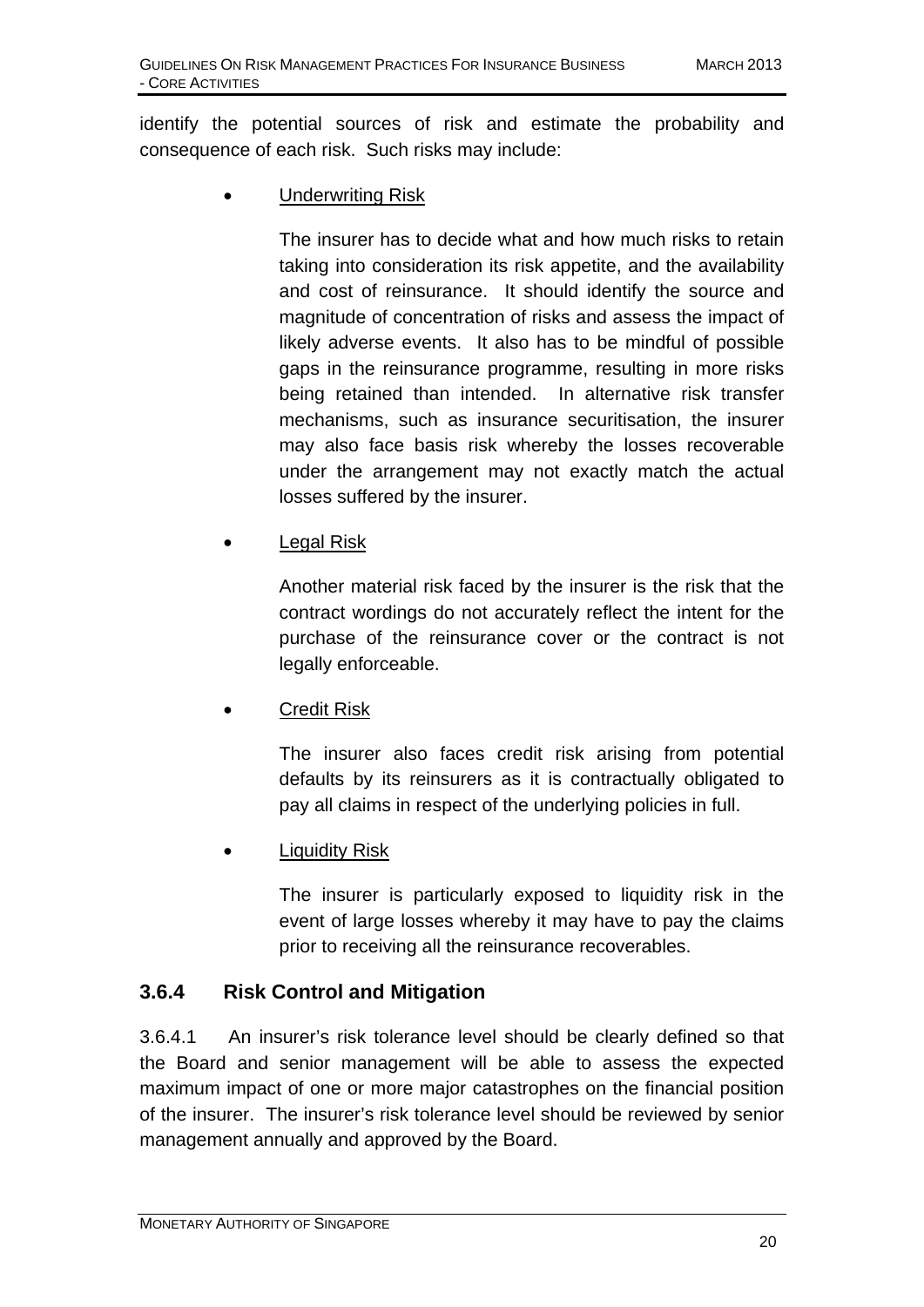3.6.4.2 When designing the reinsurance programme to mitigate risk, the insurer should take into account relevant factors including the following:

- business plans and strategies;
- underwriting philosophy and capabilities;
- size and profile of each line of business;
- frequency and size of loss by line of business;
- geographical distribution of the business; and
- financial strength.

3.6.4.3 The insurer should ensure that its reinsurance contracts cover all applicable lines of business and the limits of cover are adequate. The terms, conditions and exclusions stipulated in the reinsurance contracts should also be aligned with those of the underlying business. The insurer should also assess the impact of likely adverse events through stress testing and realistic disaster scenario analysis to ensure that its catastrophe reinsurance cover can be relied upon to reduce the impact of most conceivable calamities to a magnitude that will not threaten its viability.

3.6.4.4 The insurer should not adopt a "deal now, detail later" philosophy as lack of contract certainty could lead to potential legal disputes and unintended assumption of liabilities. It should put in place appropriate systems and processes to facilitate achieving contract certainty, including prompt commencement of review of the reinsurance programme and vetting of contract wordings.

3.6.4.5 The insurer is also encouraged to adopt the industry definition, guidance and best market practices and standards, in the areas of contract certainty.

3.6.4.6 The reinsurance management guidelines should spell out clear criteria for the selection of reinsurers and outline the information that is required to assess the financial soundness of a reinsurer. The insurer should maintain an up-to-date list of reinsurers that meet its criteria and the appropriate level of exposure for each approved reinsurer or group of related reinsurers.